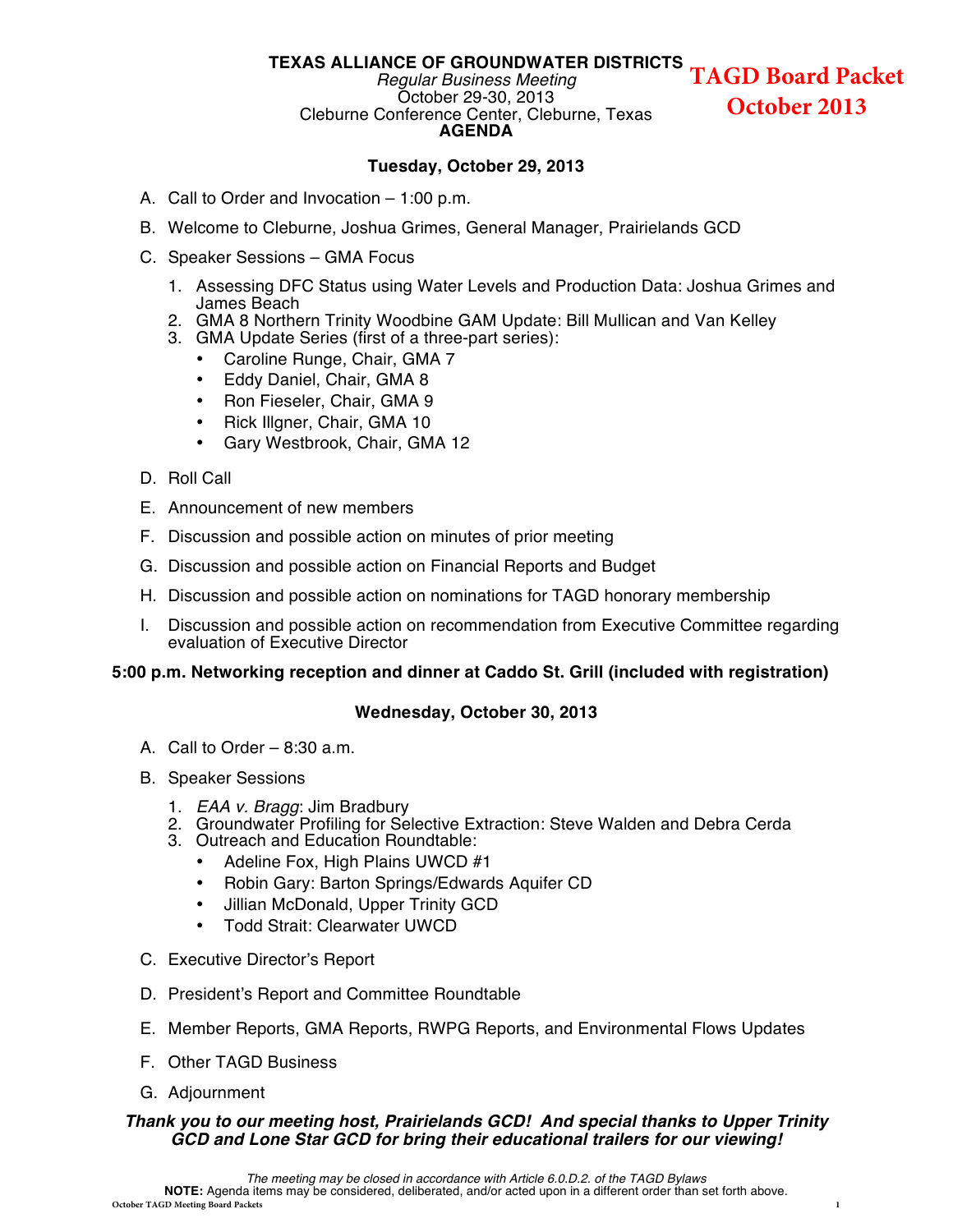Thank you for supporting TAGD. We welcome and encourage your participation! Membership in TAGD runs from October 1 - October 1 each year and is prorated on a quarterly basis for new membership applications. If you have any questions about membership or benefits, please call 1-512-522-8243.

Upon receipt of a completed application form and approval by the Executive Committee, you will receive an invoice for payment.

# **Member Name**

| Canadian River Municipal Water Authority                                                   |              |                          |                                                                                    |  |  |
|--------------------------------------------------------------------------------------------|--------------|--------------------------|------------------------------------------------------------------------------------|--|--|
| <b>Primary Contact Information</b>                                                         |              |                          |                                                                                    |  |  |
| <b>First Name</b>                                                                          |              | Last Name                |                                                                                    |  |  |
| Kent                                                                                       |              | Satterwhite              |                                                                                    |  |  |
| <b>E-mail Address</b>                                                                      |              |                          | Add this e-mail to the Google Group(s)?                                            |  |  |
| ksatterwhite@crmwa.com                                                                     |              | $\odot$ NO<br>Yes        |                                                                                    |  |  |
| <b>Street Address</b>                                                                      |              |                          |                                                                                    |  |  |
| 9875 Water Authority Rd. / P.O. Box 9                                                      |              |                          |                                                                                    |  |  |
| City                                                                                       | <b>State</b> | Zip Code                 | <b>Phone Number</b>                                                                |  |  |
| Sanford                                                                                    | <b>TX</b>    | 79078                    | 806-865-3325                                                                       |  |  |
| <b>Membership Information</b><br>(select the appropriate choice based on your entity type) |              |                          |                                                                                    |  |  |
| <b>GCD Members</b>                                                                         |              | <b>Associate Members</b> |                                                                                    |  |  |
| Annual Budget \$0-\$99,999: \$550.00                                                       |              |                          | Individual or Sole Proprietorship: \$500.00                                        |  |  |
| Annual Budget \$100,000-\$249,999:<br>\$750.00                                             |              | \$750.00                 | 501(c)(3) or Educational Institution:                                              |  |  |
| Annual Budget \$250,000-\$499,999:<br>\$1,000.00                                           |              |                          | → Small Corporation (budget<\$500,000) or<br>Non-GCD Government Entity: \$1,000.00 |  |  |
| Annual Budget \$500,000-\$999,999: \$1,250                                                 |              |                          | Medium Corporation (budget \$500,000-<br>$$1,000,000$ : \$1,250.00                 |  |  |
| Annual Budget \$1,000,000 and up:<br>\$1,500.00                                            |              | \$1,500.00               | Large Corporation (budget>\$1,000,000):                                            |  |  |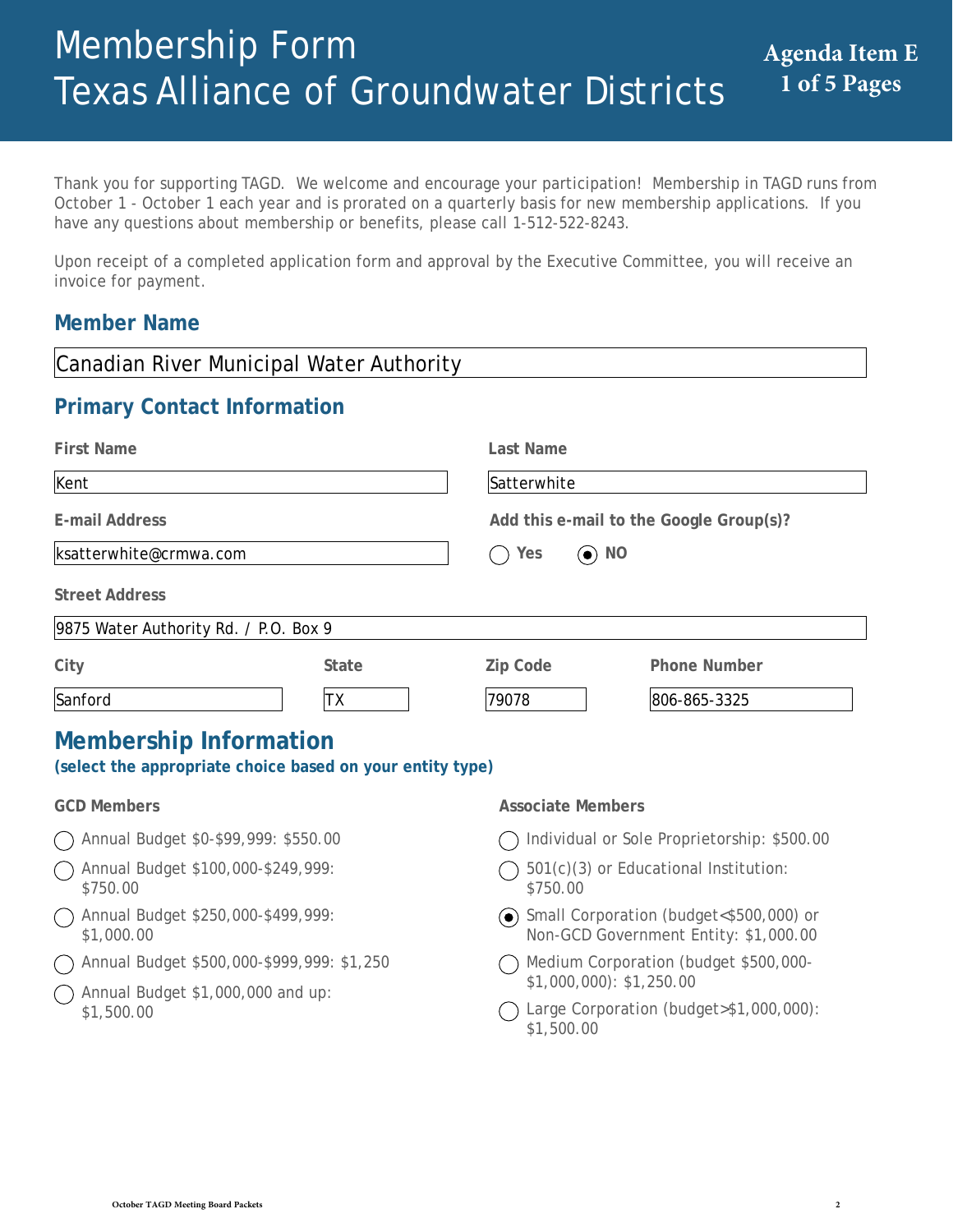Thank you for supporting TAGD. We welcome and encourage your participation! Membership in TAGD runs from October 1 - October 1 each year and is prorated on a quarterly basis for new membership applications. If you have any questions about membership or benefits, please call 1-512-522-8243.

Upon receipt of a completed application form and approval by the Executive Committee, you will receive an invoice for payment.

# **Member Name**

| <b>Brewster County Groundwater Conservation District</b>                                   |              |                          |                                                                                  |  |  |
|--------------------------------------------------------------------------------------------|--------------|--------------------------|----------------------------------------------------------------------------------|--|--|
| <b>Primary Contact Information</b>                                                         |              |                          |                                                                                  |  |  |
| <b>First Name</b>                                                                          |              | <b>Last Name</b>         |                                                                                  |  |  |
| Conrad J.                                                                                  |              | Arriola                  |                                                                                  |  |  |
| <b>E-mail Address</b>                                                                      |              |                          | Add this e-mail to the Google Group(s)?                                          |  |  |
| bcgwcd@gmail.com                                                                           |              | $\odot$ Yes              | <b>NO</b>                                                                        |  |  |
| <b>Street Address</b>                                                                      |              |                          |                                                                                  |  |  |
| 203 North 7th Street (Old Library)                                                         |              |                          |                                                                                  |  |  |
| City                                                                                       | <b>State</b> | <b>Zip Code</b>          | <b>Phone Number</b>                                                              |  |  |
| Alpine                                                                                     | <b>TX</b>    | 79830                    | 4328376235                                                                       |  |  |
| <b>Membership Information</b><br>(select the appropriate choice based on your entity type) |              |                          |                                                                                  |  |  |
| <b>GCD Members</b>                                                                         |              | <b>Associate Members</b> |                                                                                  |  |  |
| (●) Annual Budget \$0-\$99,999: \$550.00                                                   |              |                          | Individual or Sole Proprietorship: \$500.00                                      |  |  |
| Annual Budget \$100,000-\$249,999:<br>\$750.00                                             |              | \$750.00                 | 501(c)(3) or Educational Institution:                                            |  |  |
| Annual Budget \$250,000-\$499,999:<br>$($ )<br>\$1,000.00                                  |              |                          | Small Corporation (budget<\$500,000) or<br>Non-GCD Government Entity: \$1,000.00 |  |  |
| Annual Budget \$500,000-\$999,999: \$1,250<br>$(\Box$                                      |              |                          | Medium Corporation (budget \$500,000-                                            |  |  |
| Annual Budget \$1,000,000 and up:<br>\$1,500.00                                            |              | \$1,500.00               | $$1,000,000$ : $$1,250.00$<br>Large Corporation (budget>\$1,000,000):            |  |  |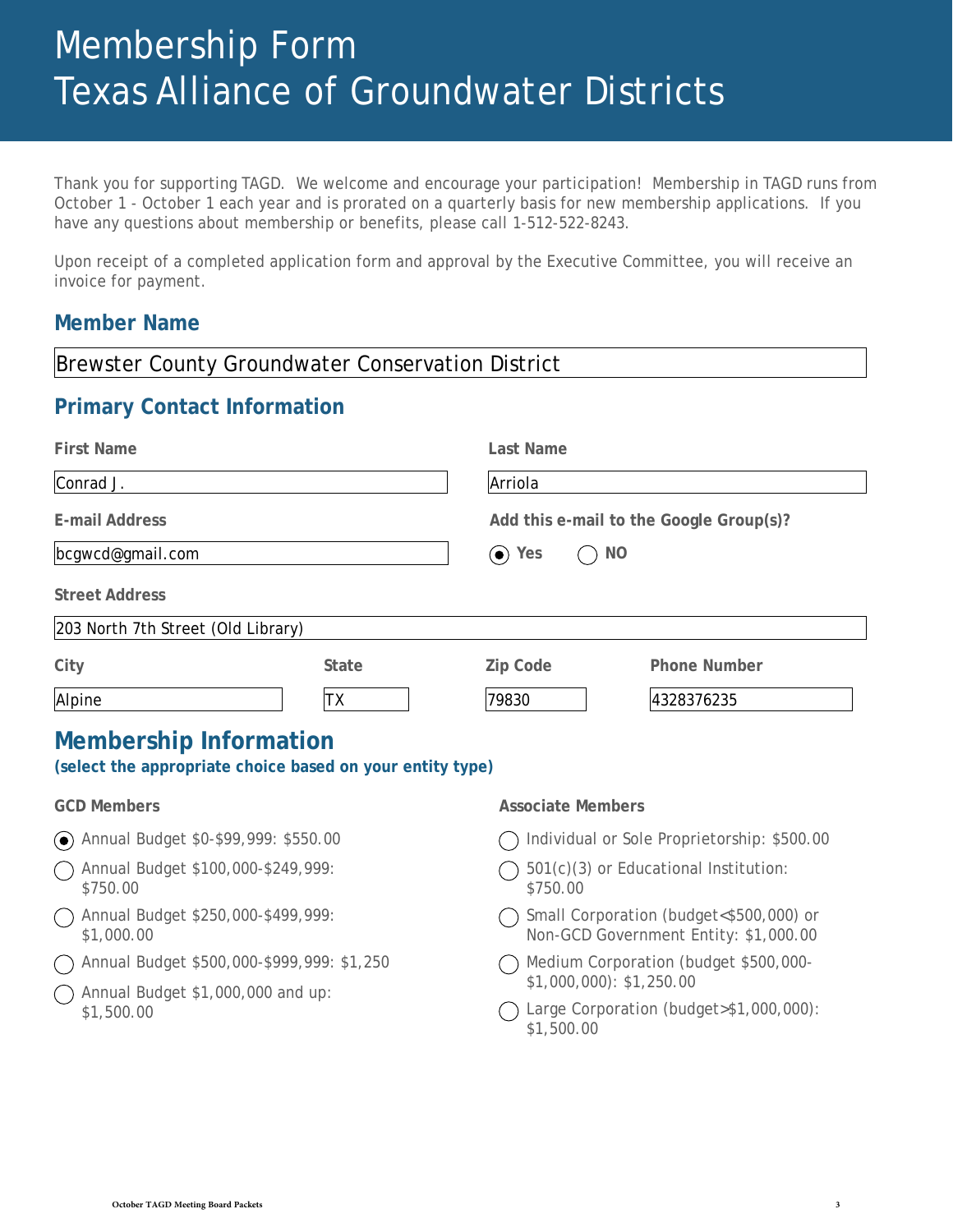Thank you for supporting TAGD. We welcome and encourage your participation! Membership in TAGD runs from October 1 - October 1 each year and is prorated on a quarterly basis for new membership applications. If you have any questions about membership or benefits, please call 1-512-522-8243.

Upon receipt of a completed application form and approval by the Executive Committee, you will receive an invoice for payment.

# **Member Name**

| <b>GM Ellis Law Firm PC</b>                                                                                   |              |                                                   |                           |                                                                                  |
|---------------------------------------------------------------------------------------------------------------|--------------|---------------------------------------------------|---------------------------|----------------------------------------------------------------------------------|
| <b>Primary Contact Information</b>                                                                            |              |                                                   |                           |                                                                                  |
| <b>First Name</b>                                                                                             |              | <b>Last Name</b>                                  |                           |                                                                                  |
| Gregory                                                                                                       |              | <b>Ellis</b>                                      |                           |                                                                                  |
| <b>E-mail Address</b>                                                                                         |              |                                                   |                           | Add this e-mail to the Google Group(s)?                                          |
| greg.ellis@gmservices.info                                                                                    |              | $\odot$ Yes                                       | <b>NO</b>                 |                                                                                  |
| <b>Street Address</b>                                                                                         |              |                                                   |                           |                                                                                  |
| 2104 Midway Ct                                                                                                |              |                                                   |                           |                                                                                  |
| City                                                                                                          | <b>State</b> | <b>Zip Code</b>                                   |                           | <b>Phone Number</b>                                                              |
| League City                                                                                                   | TХ           | 77573                                             |                           | 7137054861                                                                       |
| <b>Membership Information</b><br>(select the appropriate choice based on your entity type)                    |              |                                                   |                           |                                                                                  |
| <b>GCD Members</b>                                                                                            |              |                                                   | <b>Associate Members</b>  |                                                                                  |
| Annual Budget \$0-\$99,999: \$550.00                                                                          |              |                                                   |                           | (•) Individual or Sole Proprietorship: \$500.00                                  |
| Annual Budget \$100,000-\$249,999:<br>\$750.00                                                                |              | 501(c)(3) or Educational Institution:<br>\$750.00 |                           |                                                                                  |
| Annual Budget \$250,000-\$499,999:<br>\$1,000.00                                                              |              |                                                   |                           | Small Corporation (budget<\$500,000) or<br>Non-GCD Government Entity: \$1,000.00 |
| Annual Budget \$500,000-\$999,999: \$1,250<br>$\bigcap$ Annual Budget $(1, 0.00, 0.00, \text{and} \text{un})$ |              |                                                   | $$1,000,000$ : \$1,250.00 | Medium Corporation (budget \$500,000-                                            |

 $\bigcap$  Annual Budget \$1,000,000 and up: \$1,500.00

Large Corporation (budget>\$1,000,000):

\$1,500.00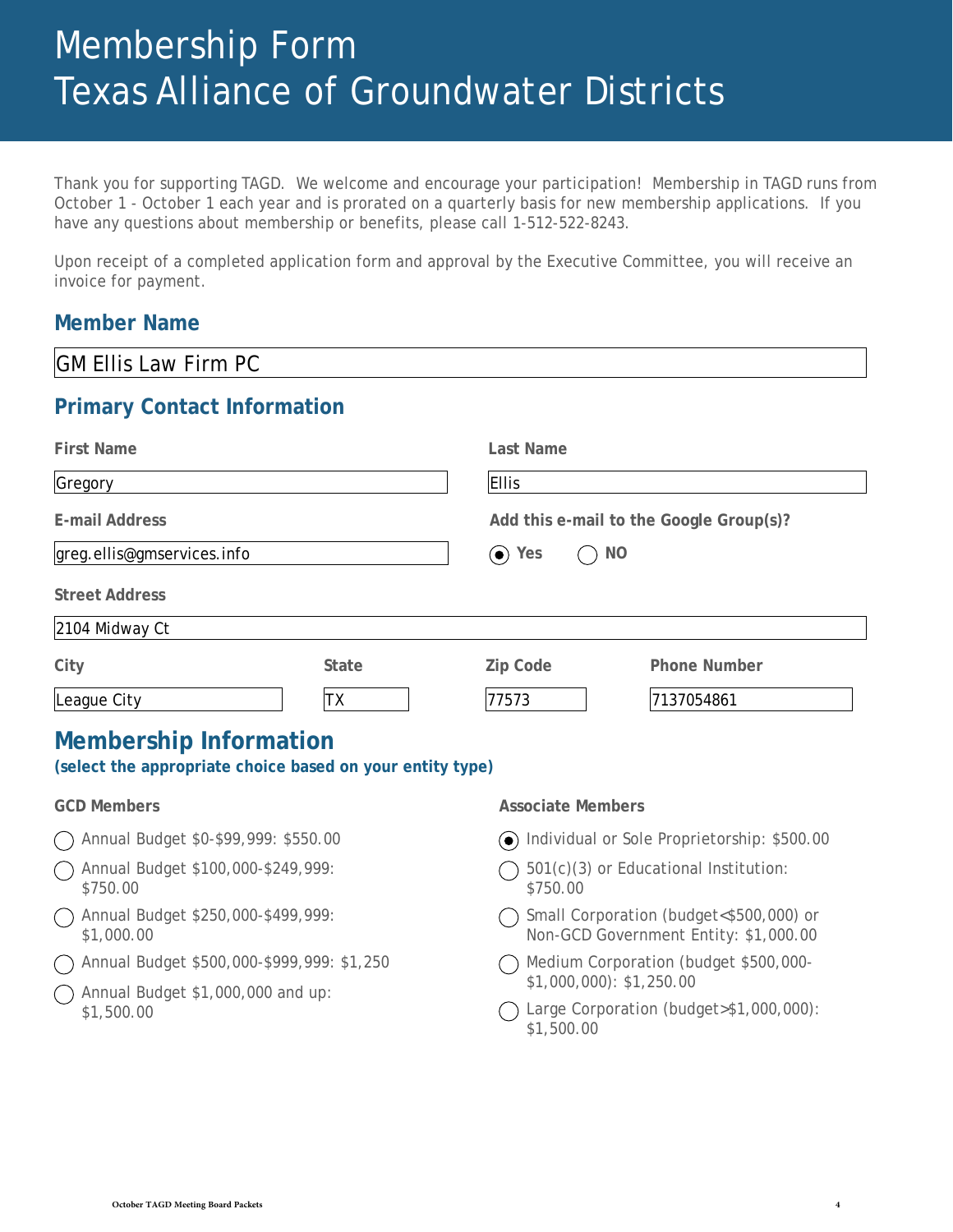Thank you for supporting TAGD. We welcome and encourage your participation! Membership in TAGD runs from October 1 - October 1 each year and is prorated on a quarterly basis for new membership applications. If you have any questions about membership or benefits, please call 1-512-522-8243.

Upon receipt of a completed application form and approval by the Executive Committee, you will receive an invoice for payment.

# **Member Name**

| Debra Cerda                                                                                |              |                          |                                         |  |
|--------------------------------------------------------------------------------------------|--------------|--------------------------|-----------------------------------------|--|
| <b>Primary Contact Information</b>                                                         |              |                          |                                         |  |
| <b>First Name</b>                                                                          |              | Last Name                |                                         |  |
| Debra                                                                                      |              | Cerda                    |                                         |  |
| <b>E-mail Address</b>                                                                      |              |                          | Add this e-mail to the Google Group(s)? |  |
| dcerda@besstinc.com                                                                        |              | $\odot$ Yes<br><b>NO</b> |                                         |  |
| <b>Street Address</b>                                                                      |              |                          |                                         |  |
| 12601 Oro Valley Trail                                                                     |              |                          |                                         |  |
| City                                                                                       | <b>State</b> | Zip Code                 | <b>Phone Number</b>                     |  |
| Austin                                                                                     | TX           | 78729                    | 512-785-6813                            |  |
| <b>Membership Information</b><br>(select the appropriate choice based on your entity type) |              |                          |                                         |  |
| <b>GCD Members</b>                                                                         |              | <b>Associate Members</b> |                                         |  |

- Annual Budget \$0-\$99,999: \$550.00
- Annual Budget \$100,000-\$249,999: \$750.00
- Annual Budget \$250,000-\$499,999: \$1,000.00
- Annual Budget \$500,000-\$999,999: \$1,250
- $\bigcap$  Annual Budget \$1,000,000 and up: \$1,500.00
- Individual or Sole Proprietorship: \$500.00
- $\bigcap$  501(c)(3) or Educational Institution: \$750.00
- Small Corporation (budget<\$500,000) or Non-GCD Government Entity: \$1,000.00
- Medium Corporation (budget \$500,000- \$1,000,000): \$1,250.00
- Large Corporation (budget>\$1,000,000): \$1,500.00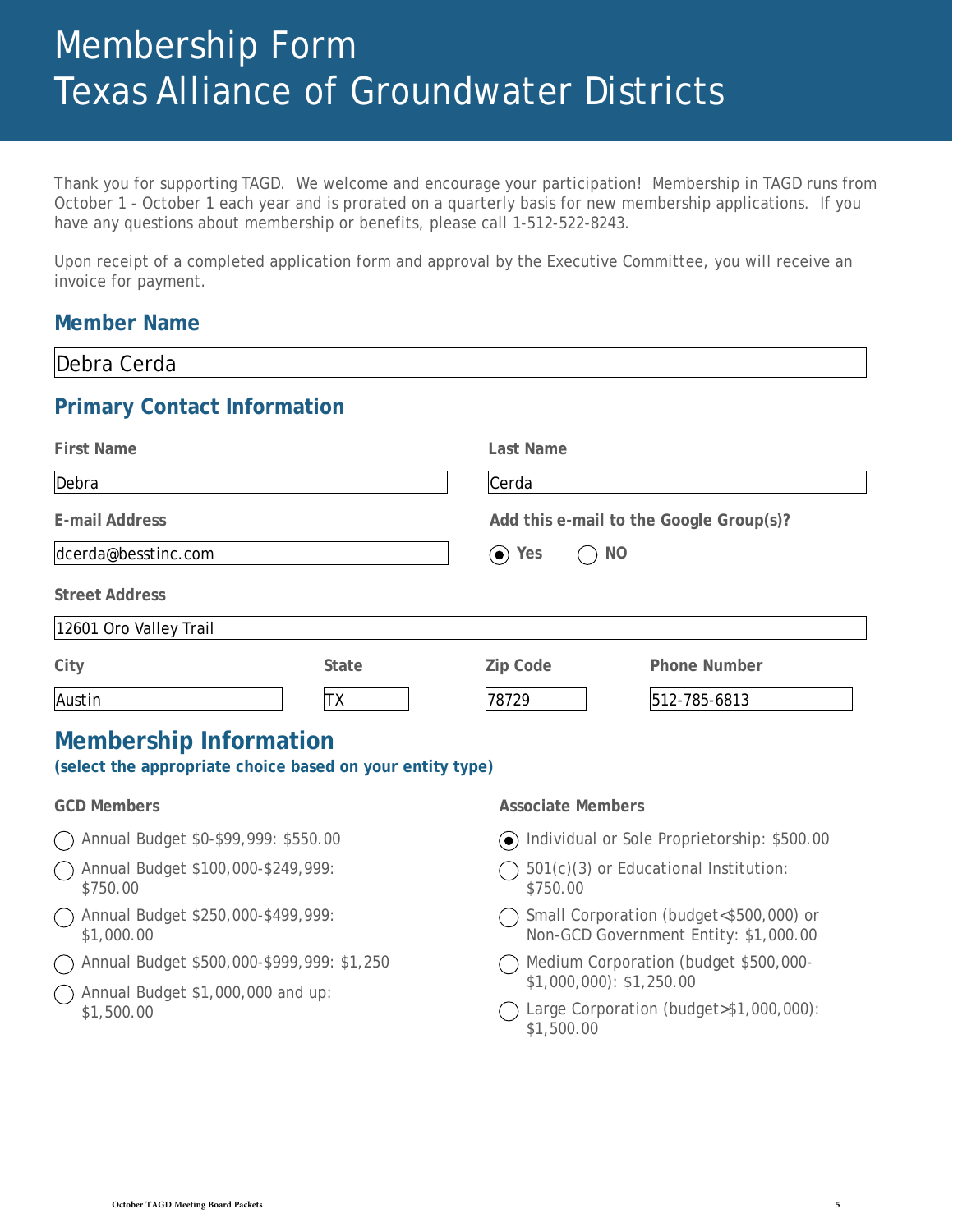Thank you for supporting TAGD. We welcome and encourage your participation! Membership in TAGD runs from October 1 - October 1 each year and is prorated on a quarterly basis for new membership applications. If you have any questions about membership or benefits, please call 1-512-522-8243.

Upon receipt of a completed application form and approval by the Executive Committee, you will receive an invoice for payment.

# **Member Name**

| <b>SaveWaterTexas</b>                                                                      |                                                                                  |
|--------------------------------------------------------------------------------------------|----------------------------------------------------------------------------------|
| <b>Primary Contact Information</b>                                                         |                                                                                  |
| <b>First Name</b>                                                                          | <b>Last Name</b>                                                                 |
| Barbara                                                                                    | Payne                                                                            |
| <b>E-mail Address</b>                                                                      | Add this e-mail to the Google Group(s)?                                          |
| bpayne@savewatertexas.com                                                                  | <b>NO</b><br>Yes                                                                 |
| <b>Street Address</b>                                                                      |                                                                                  |
| 6514 Coral Ridge Rd                                                                        |                                                                                  |
| City<br><b>State</b>                                                                       | <b>Phone Number</b><br><b>Zip Code</b>                                           |
| Houston<br>TХ                                                                              | 77069<br>281-893-2099                                                            |
| <b>Membership Information</b><br>(select the appropriate choice based on your entity type) |                                                                                  |
| <b>GCD Members</b>                                                                         | <b>Associate Members</b>                                                         |
| Annual Budget \$0-\$99,999: \$550.00                                                       | O Individual or Sole Proprietorship: \$500.00                                    |
| Annual Budget \$100,000-\$249,999:<br>\$750.00                                             | 501(c)(3) or Educational Institution:<br>\$750.00                                |
| Annual Budget \$250,000-\$499,999:<br>\$1,000.00                                           | Small Corporation (budget<\$500,000) or<br>Non-GCD Government Entity: \$1,000.00 |
| Annual Budget \$500,000-\$999,999: \$1,250                                                 | Medium Corporation (budget \$500,000-<br>$$1,000,000$ : \$1,250.00               |
| Annual Budget \$1,000,000 and up:<br>\$1,500.00                                            | Large Corporation (budget>\$1,000,000):                                          |

\$1,500.00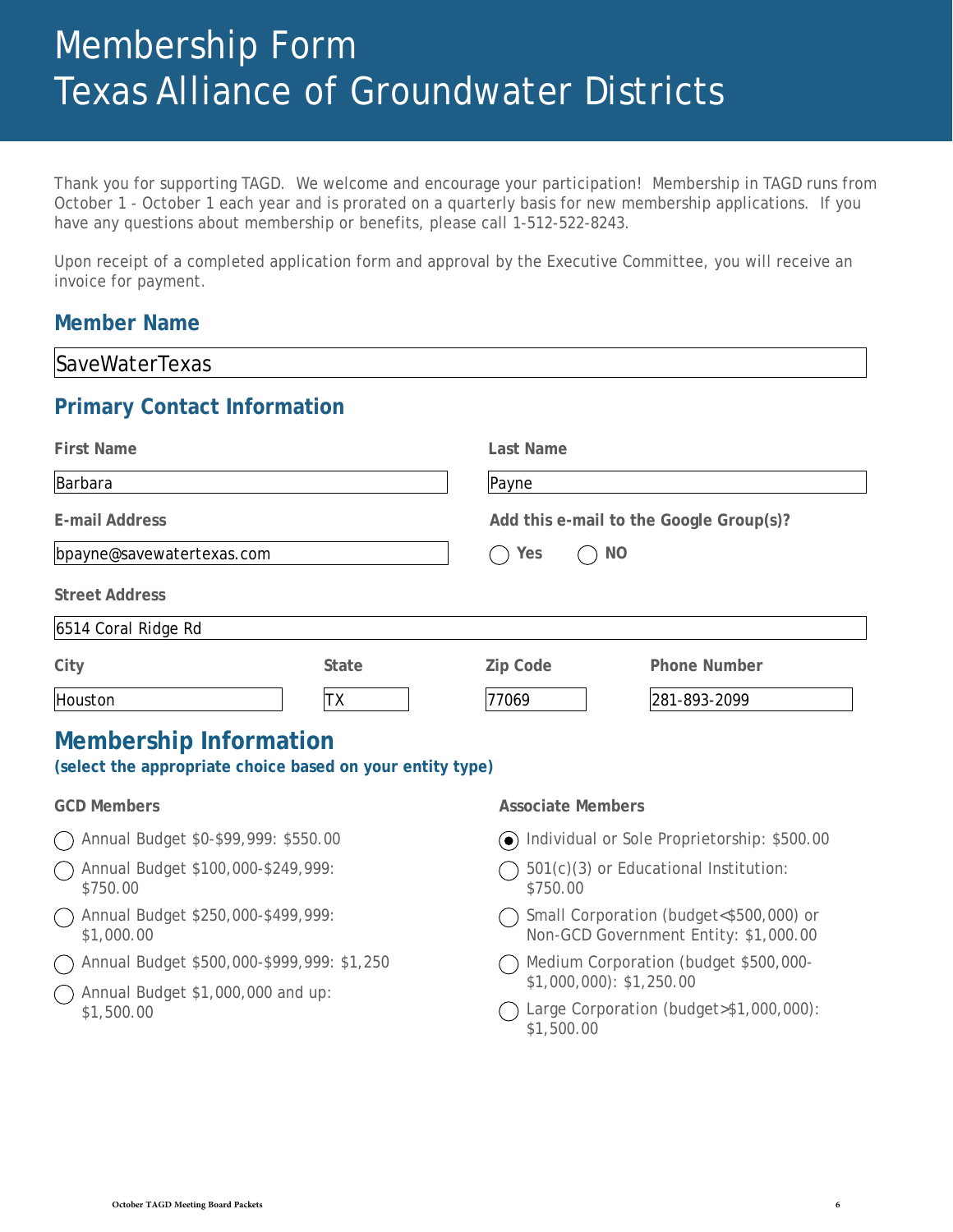### **Minutes of Regular Meeting TEXAS ALLIANCE OF GROUNDWATER DISTRICTS**  August 27, 2013

San Marcos Embassy Suites

These Minutes are a record of the items discussed, including motions on any matters that involve the TAGD Membership. The Minutes mostly follow the order on the previously distributed agenda, but may not have been discussed in that order, as noted in the Minutes.

- A. **Call to Order and Invocation.** President Kathy Turner Jones called the meeting to order at 9:12am. Gary Westbrook gave the invocation.
- B. **Roll Call.** Secretary Kirk Holland called the roll and informed the Chair there were 45 District Members in attendance, comprising a quorum; 2 additional District Members joined shortly after Roll Call. A list of the 47 GCDs represented at the meeting is attached as Attachment 1.
- C. **Discussion and possible action on minutes of prior meeting.** Joe B. Cooper made and Judy Parker seconded a motion to approve the minutes, and the motion passed unanimously.
- D. **Discussion and possible action on Financial Reports.** Steve Walthour directed the membership to the financial reports included in board packets. Ron Fieseler made and Mike McGuire seconded a motion to approve the reports, and the motion passed unanimously.
- E. **Discussion and possible action on membership in the Groundwater Management Districts Association.** Pursuant to the Bylaws amendments approved in item F. below, Steve Walthour submitted a request to join the Groundwater Management Districts Association, and referred members to the information included in board packets. He then made a motion to approve joining GMDA at organizational level. The motion was seconded by C.E. Williams, and the motion passed unanimously.
- F. **Discussion and possible action on Bylaws amendments.** Cindy Weatherby outlined the proposed Bylaws amendments offered by the Bylaws Committee. The amendments included specifications for TAGD offering financial or non-financial support to groundwater research or efforts, the process by which TAGD may become a member of another organization, the creation of an Honorary Membership level at TAGD, and a provision that TAGD endeavor to keep at least 50% of total budgeted expenses in reserves on an annual basis. Zach Holland made and Janet Adams seconded a motion to approve the Bylaws amendments as proposed, and the motion passed unanimously.
- G. **Discussion and possible action on contract for bookkeeping services with Lone Star GCD.** Kathy summarized the contractual relationship TAGD has with Lone Star GCD for bookkeeping services. Gary Westbrook made and Steve Walthour seconded a motion to renew the contract, and the motion passed unanimously.
- H. **Discussion and possible action on Texas Groundwater Summit.** Stacey provided an update on the 2013 Groundwater Summit, and recommended continuing the conference into 2014 and 2015. Zach Holland made and Gary Westbrook seconded a motion to authorize a 2-year conference production contract with Innovation Event Management to produce the Texas Groundwater Summit. The motion passed unanimously

**Agenda Item F 1 of 6 Pages**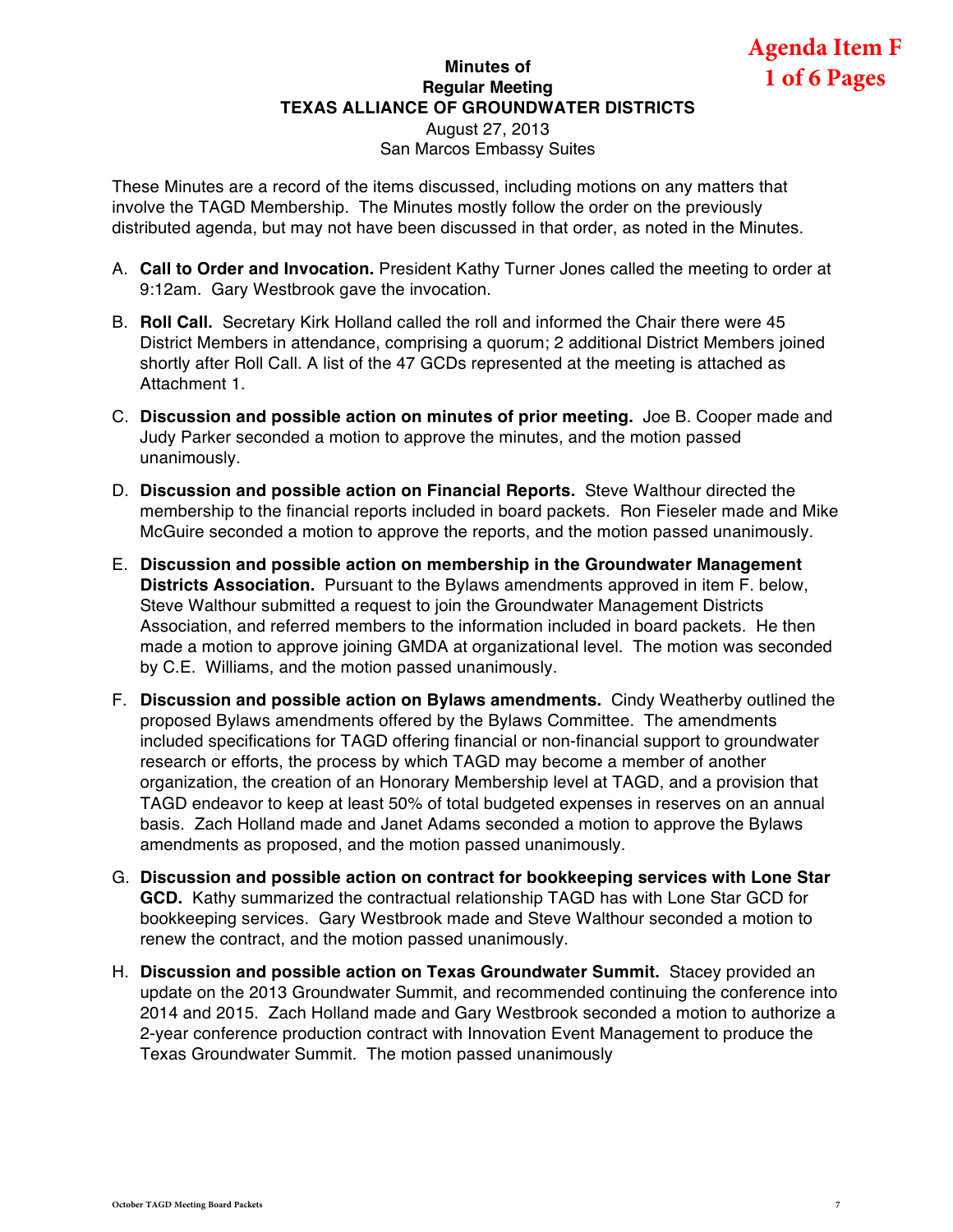- I. **Discussion and possible action on 2013-2014 District Membership dues, Associate Membership dues, and quarterly meeting registration fees.** This item was taken up with three separate votes.
	- Quarterly meeting registration fees. Stacey made outlined the proposed adjustment to registration fees for the next fiscal year that were approved by the Executive Committee earlier in the month. Over the past year, more attendees have been participating in the happy hour reception prior to the dinner and skipping the dinner itself, creating planning and organizational challenges for TAGD staff. Because most of the "networking" happens during the happy hour reception, and in an effort to streamline/add certainty to costs, Stacey recommended eliminating the separate dinner option, but incorporating an actual TAGD reception with heavy hors d'oeuvres at each quarterly TAGD meeting. The per person cost of the reception would be included in the cost of meeting registration. To further ease planning efforts, Stacey the proposal includes a slight increase to late registration costs, with the hope that more people will register early. Proposed registration fees for the FY 13-14 year are:
		- o TAGD Member Registration (Early Bird Rate): \$120
		- o TAGD Member Registration (Late Rate): \$150
		- o Non-TAGD Member Registration (Early Bird Rate): \$165
		- o Non-TAGD Member Registration (Early Bird Rate): \$195

Judy Parker made and C.E. Williams seconded a motion to approve the proposed quarterly meeting registration fees. The motion passed unanimously.

- New TAGD employee. Stacey outlined three options for membership dues to meet budget needs, as approved for distribution by the Executive Committee. Stacey explained that the budget increase was due to funds necessary to hire a prospective Program Director. Steve Walthour and Gary Westbrook stated that TAGD could absolutely benefit from another staff person, and it would help all GCDs. LG Raun made and Roy Rodgers seconded a motion to authorize TAGD's Executive Director to hire an employee consistent with the proposed budget, and the motion passed unanimously.
- Membership dues. The members then began a lengthy discussion on which of the dues options would best support TAGD's budget needs without overburdening TAGD members. Option #1 is based on a GCD's budget, and Zach Holland asked whether one-year capital expenditures would be included in the calculated budget amount. Steve Walthour said that GCDs should exclude one-year "budget busters", and Stacey noted that it would be up to each individual GCD to determine and define its budget. Kirk Holland expressed support for the budget option, explaining that because a lot of ideas come from smaller GCDs, he would regret having a system that might exclude smaller GCDs, such as presented in Option #2 (across the board \$1,000 dues). Leah Adams also expressed support for a dues increase, but asked about GCDs that may have already budgeted the previous dues amount for this calendar year, and Kathy Turner Jones said TAGD would work with GCDs that did not have the amount in their current budget. Dirk asked whether TAGD considered one option for GCD members and another option for associate members. Though no one had comments on that option, C.E. Williams noted that under Option #1 as presented, GCDs with the smallest budget would not see an increase in their dues. He suggested a \$50 increase for GCDs with the smallest budgets so all GCDs would see some increase in membership dues. Cindy Weatherby commented that she preferred Option #1 as presented, and expressed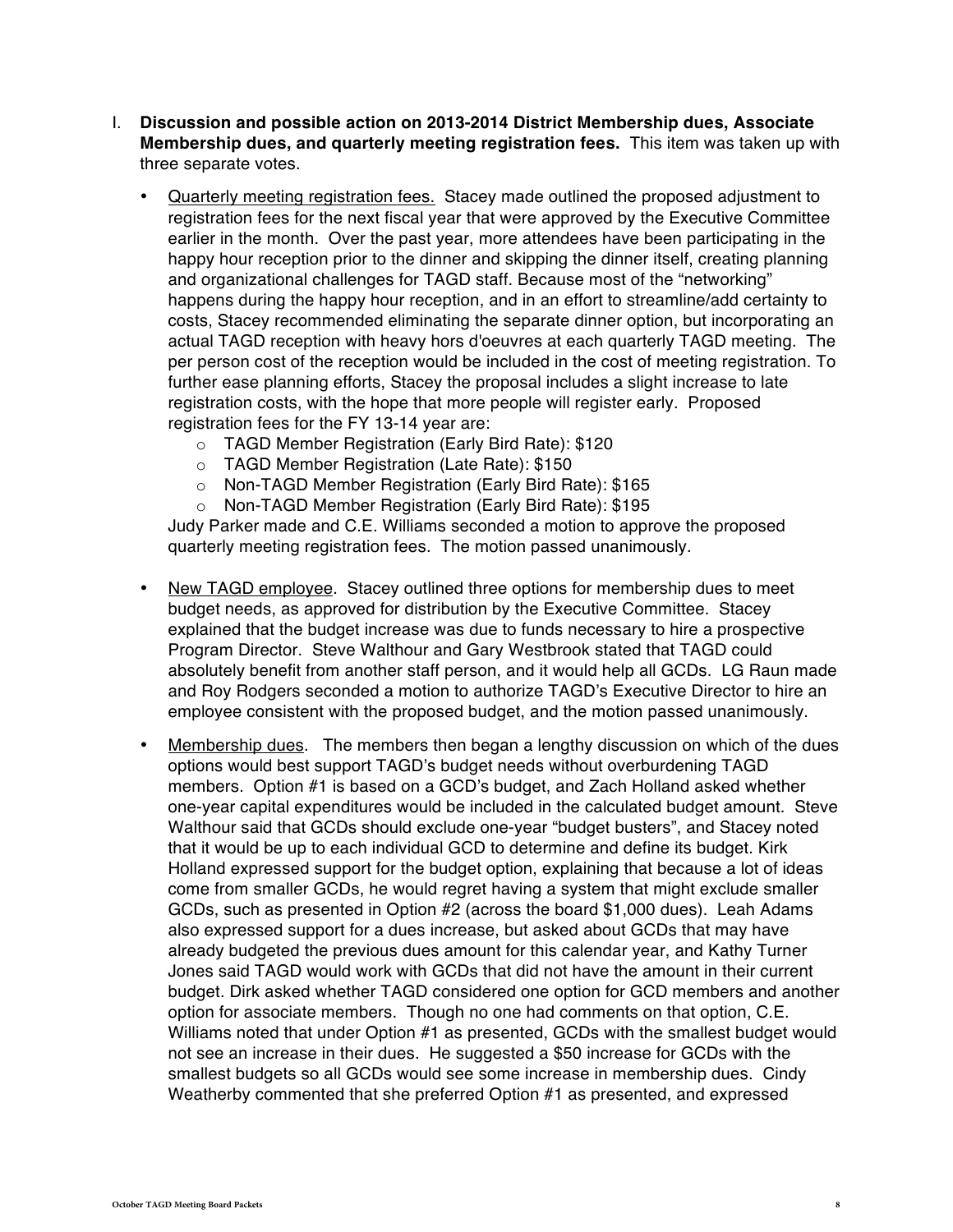concern that any increase for small GCDs might result in a loss of members. Roy Rodgers noted that the \$1000 across the board option (Option #2) would probably exclude his GCD from being TAGD members, as it would be 6% of his budget. Harvey Everheart expressed support for TAGD and the proposed dues increase. C.E. then made a motion to amend Option #1 so that the lowest GCD budgets would be required to pay \$550, keep the other dues tiers as presented, and adopt Option #1 as amended. Scott Holland seconded the motion. Kathy called for a vote, and 10 members were opposed. Many who opposed the motion seem to do so on the basis of the \$50 increase for the small-budget GCDs. Ron Gertson requested a record vote. Thirty-five members voted in favor of Option #1, as amended, and 11 members voted against Option #1, as amended. There were no abstentions recorded. The motion passed.

- J. **Discussion and possible action on 2013-2014 Annual Budget.** Steve Walthour made a motion to accept the proposed budget with Option #1, as amended. Zach Holland seconded the motion and it passed unanimously.
- K. **Discussion and possible action on 2014 TAGD quarterly meetings.** Stacey noted that IEM would be conducting TGS evaluations and TAGD would be updating the TAGD meeting survey in order to gain some insight for the best dates/venues for 2014 TAGD meetings. Gary moved and Jim Polonis seconded a motion to authorize the Executive Committee to select date and venue specifics after conference evaluations were complete. The motion passed unanimously.
- L. **Discussion and possible action on creation of TAGD Management Plan.** No discussion or action.
- M. **Election of Officers and Executive Committee members for the next two fiscal years.**  Janet Adams outlined the slate of officers recommended by the Nominations Committee and made a motion to elect those officers for the 2013-2015 term. Janet Guthrie seconded the motion and it passed unanimously. After the TAGD areas held elections where necessary, the Executive Committee is as follows:
	- President Kathy Turner Jones Upper Gulf Coast
	- Vice-President Bob Patterson North Texas
	- Treasurer Steve Walthour Ogallala
	- Secretary Leah Adams Upper Carrizo
	- Parliamentarian Zach Holland Upper Gulf Coast
	- Past-President Janet Adams Far West Texas
	- Tim Andruss Lower Gulf Coast
	- Ron Fieseler Lower Edwards Trinity
	- Jim Polonis Upper Edwards Trinity
	- Greg Sengelmann Edwards Carrizo
- N. Committee Reports.
	- **Executive Director.** Stacey Steinbach referred members to the Executive Director's report.
	- **Groundwater Protection.** David Van Dresar gave an overview of the Texas Groundwater Protection Committee, which is made up of various agencies across the state. He noted the Committee's next meeting would be September 10th at 1pm. At the previous meeting on July 17th, the Committee discussed the 83rd Legislative Session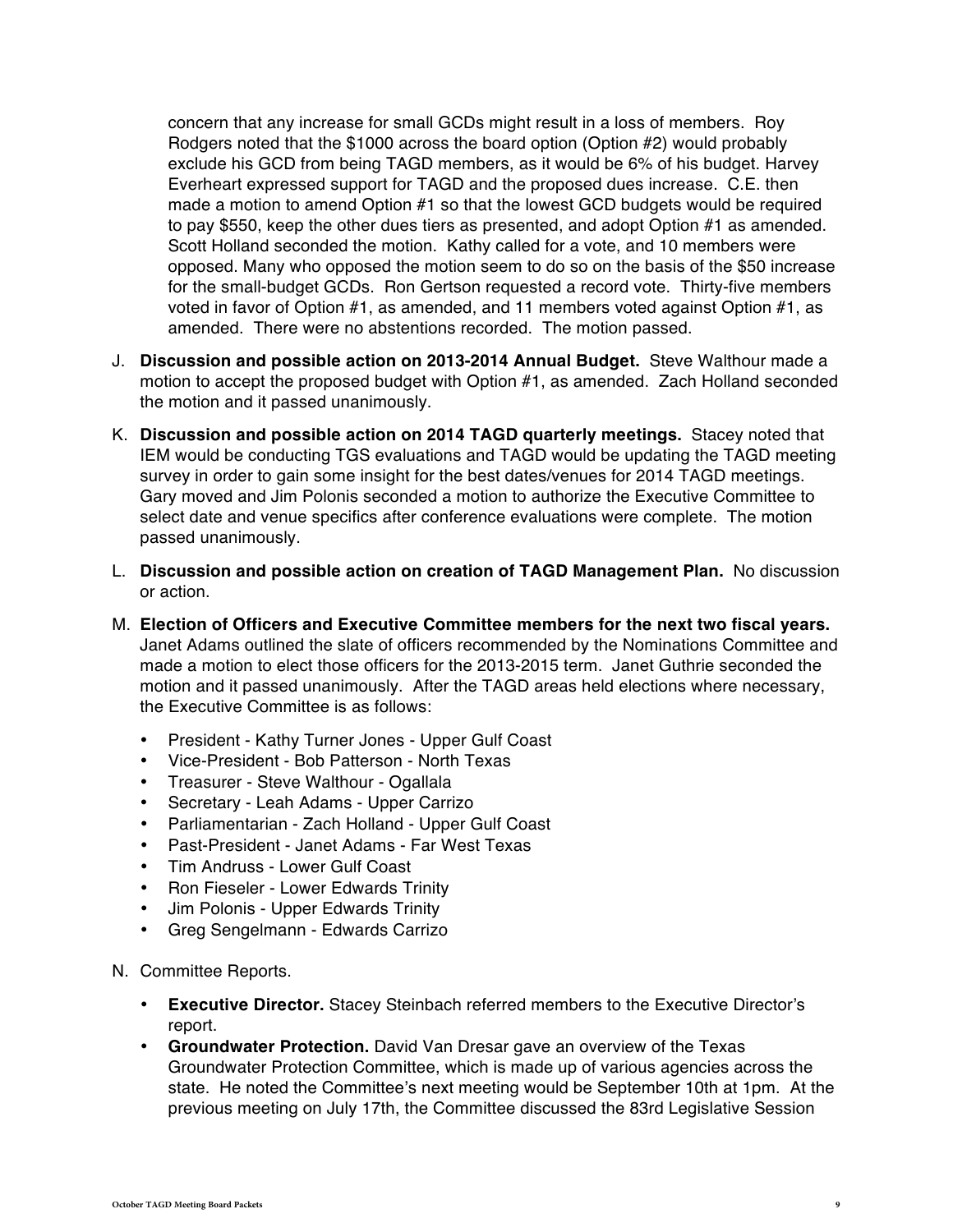and current groundwater classification systems across the state. David noted that some legislation proposed to classify groundwater in a manner that would impact a GCD's ability to manage aquifers, and said that the Committee would be urging agencies and legislators to utilize its system so that classification could be streamlined and all groundwater management needs would be included.

- **Executive Committee.** Kathy Turner Jones referred members to the approved minutes of recent Executive Committee meetings and encouraged questions from those who have them.
- **Information & Education.** No activity reported.
- **Legislative Committee.** David encouraged members to read Stacey's wrap up included in board packets. Kathy suggested making the report into a handout or some sort of deliverable for the website.
- **Railroad.** Bob Patterson gave a summary of a recent informal meeting at the Railroad Commission on the draft disposal/injection well rules. The process of developing the rules has been a lengthy one, with steps forward and backward along the way, including a re-start of the rulemaking in January. On the positive side, it does look like permit applicants will be required to notify GCDs of some applications, but many GCDs still have concerns with the current draft, including how underground sources of drinking water will be protected. He noted that GCDs may submit written comments on the rules until September 12th, and encouraged members to get involved in the process. Harvey Everheart noted that RRC would be holding another informal meeting in Midland on September 4th. Joe B. Cooper stated that he and three other TAGD members took a tour of the RRC's groundwater office while they were at the meeting in Austin. He noted that much of the data being used by that office is outdated, an important consideration when employees in that office are determining surface casing and other well specifications. He encouraged TAGD members to share data with RRC and work with groundwater staff to make sure all potential underground sources of drinking water would be protected. Joe said the employees essentially protect brackish groundwater to 3,000 mg/L ppm, but are willing to make a note of water up to 8,000 mg/L ppm that is being treated and used and take that data into account when applications come in. GCDs can do a lot by sharing information with RRC, he said
- **Bylaws Committee.** With the adoption of the Bylaws amendments, Cindy Weatherby had nothing new to report.
- **Aquifer Storage and Recovery.** David Mauk gave a summary of a recent environmental flows stakeholder meeting in Seguin. He noted that he has seen some interest in doing ASR in that area, and that environmental flows stakeholders should be talking about what that might mean in their context.
- **Drought Preparedness**. David Van Dresar noted that there are currently 1,080 public water systems (out of 4,656) that are implementing some form of drought contingency plan. As it relates to watering restrictions, 740 PWSs are implementing mandatory restrictions (471 of those systems are on groundwater) and 340 are implementing voluntary restrictions (152 of those systems are on groundwater). Almost the entire state (97%) is in some stage of drought. At this time last year at this time only 89% of the state was in some stage of drought. The good news is that the map shows we're in better shape than originally thought except for areas of south Texas and the panhandle. David encouraged members to contact TCEQ if they know of systems having problems. He also reminded members to respond to his requesting drought information from member GCDs so he could report back to the committee next week.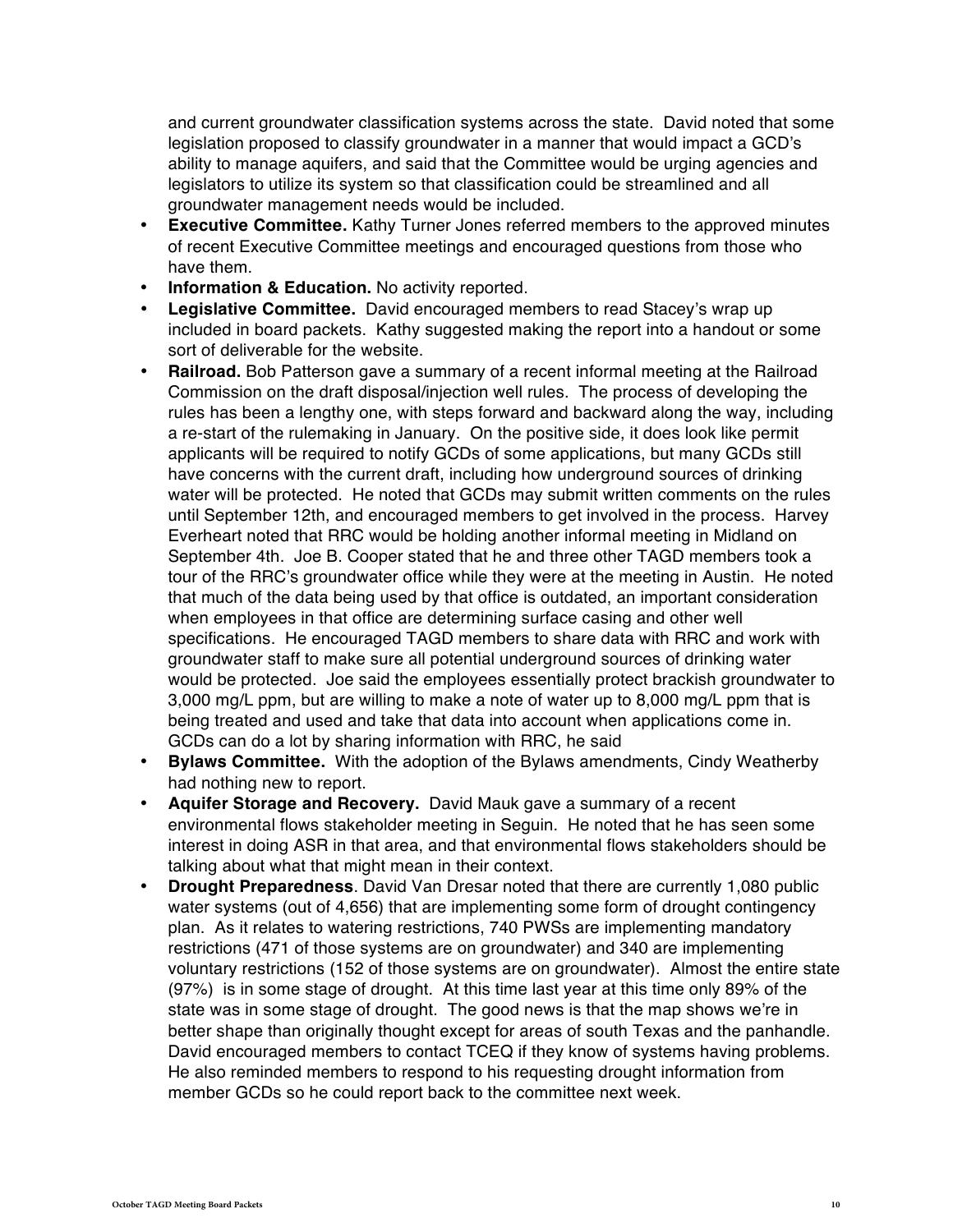- **Soil & Water Conservation.** No report.
- O. Member and Group Reports
	- **GCD Reports:** Stacey introduced Peggy Jones, a director of the Edwards Aquifer Authority.
	- **GMA Reports:** None
	- **RWPG Reports:** None
	- **Environmental Flows Advisory Group Reports:** None
- P. **Other TAGD Business.** None.
- Q. **Adjournment:** Without objection, Kathy Jones adjourned the meeting at 11:17am.

Prepared and submitted by Stacey Steinbach, Executive Director, Kirk Holland, past-Secretary, and Leah Adams, Secretary

Approved by the Members on \_\_\_\_\_\_\_\_\_\_\_\_\_\_\_\_\_\_\_\_\_\_\_\_\_\_\_\_, 2013

\_\_\_\_\_\_\_\_\_\_\_\_\_\_\_\_\_\_\_\_\_\_\_\_\_\_\_\_\_ \_\_\_\_\_\_\_\_\_\_\_\_\_\_\_\_\_\_\_\_\_\_\_\_\_\_ Kathy Turner Jones, The Contract of the Leah Adams, President **Secretary**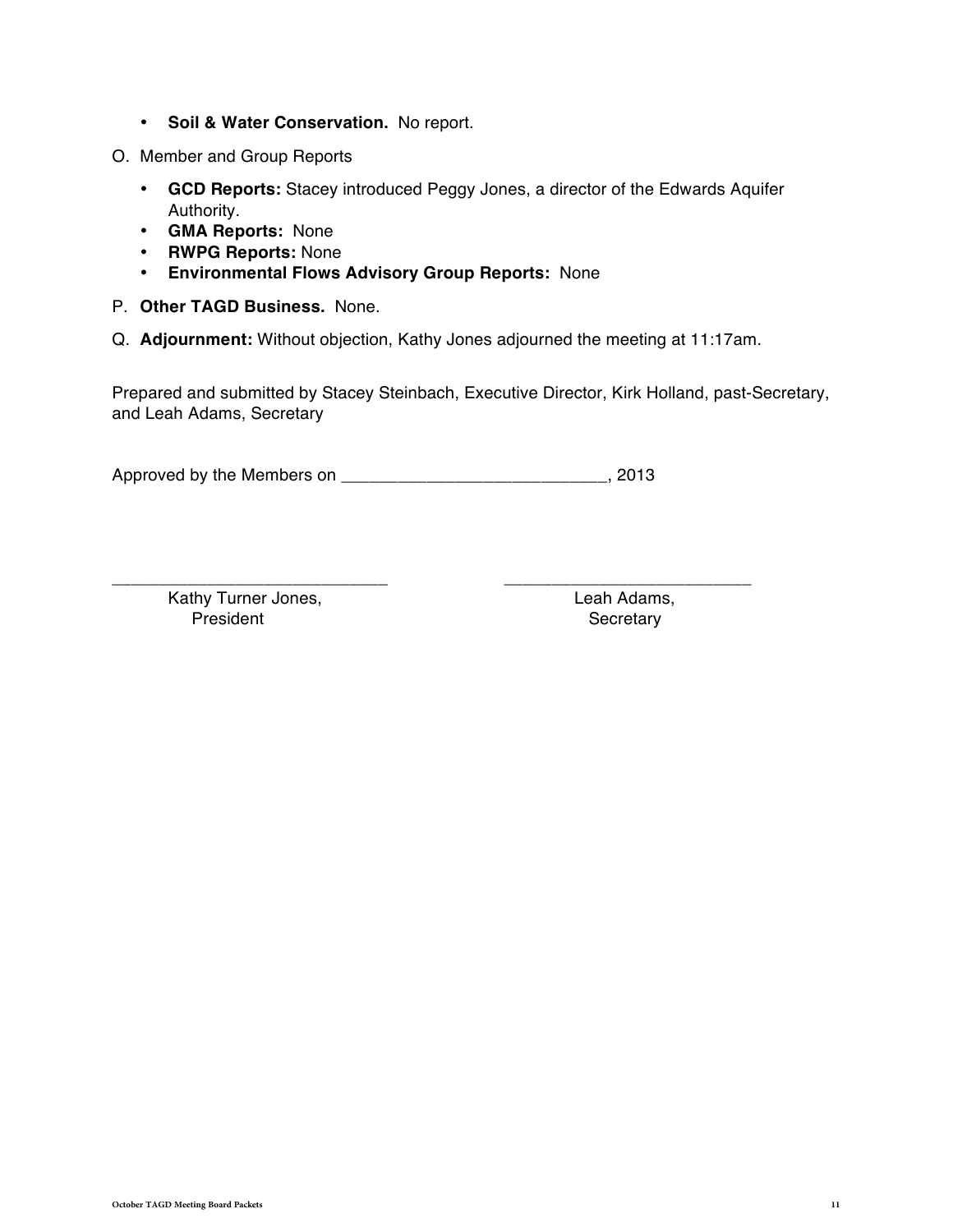#### **Attachment 1 Members Attending the TAGD Quarterly Business Meeting August 27, 2013 San Marcos, TX**

- 1. Bandera County RA and CD
- 2. Barton Springs/Edwards Aquifer CD
- 3. Bee GCD
- 4. Blanco-Pedernales GCD
- 5. Bluebonnet GCD
- 6. Brazos Valley GCD
- 7. Clearwater UWCD
- 8. Coastal Bend GCD
- 9. Coastal Plains GCD
- 10. Crockett County GCD
- 11. Evergreen UWCD
- 12. Fayette County GCD
- 13. Gonzales County UWCD
- 14. Headwaters UWCD
- 15. Hemphill County UWCD
- 16. High Plains UWCD #1
- 17. Irion County UWCD
- 18. Jeff Davis County UWCD
- 19. Kinney County GCD
- 20. Live Oak UWCD
- 21. Llano Estacado UWCD
- 22. Lone Star GCD
- 23. Lone Wolf GCD
- 24. McMullen GCD
- 25. Medina County GCD
- 26. Mesa UWCD
- 27. Middle Trinity GCD
- 28. Neches and Trinity Valleys GCD
- 29. North Plains GCD
- 30. North Texas GCD
- 31. Panhandle GCD
- 32. Panola County GCD
- 33. Pecan Valley GCD
- 34. Pineywoods GCD
- 35. Plateau UWC&SD
- 36. Plum Creek GCD
- 37. Post Oak Savannah GCD
- 38. Red River GCD
- 39. Rolling Plains GCD
- 40. Sandy Land UWCD
- 41. Santa Rita UWCD
- 42. Southeast Texas GCD
- 43. Sterling County UWCD
- 44. Sutton County UWCD
- 45. Texana GCD
- 46. Upper Trinity GCD
- 47. Victoria County GCD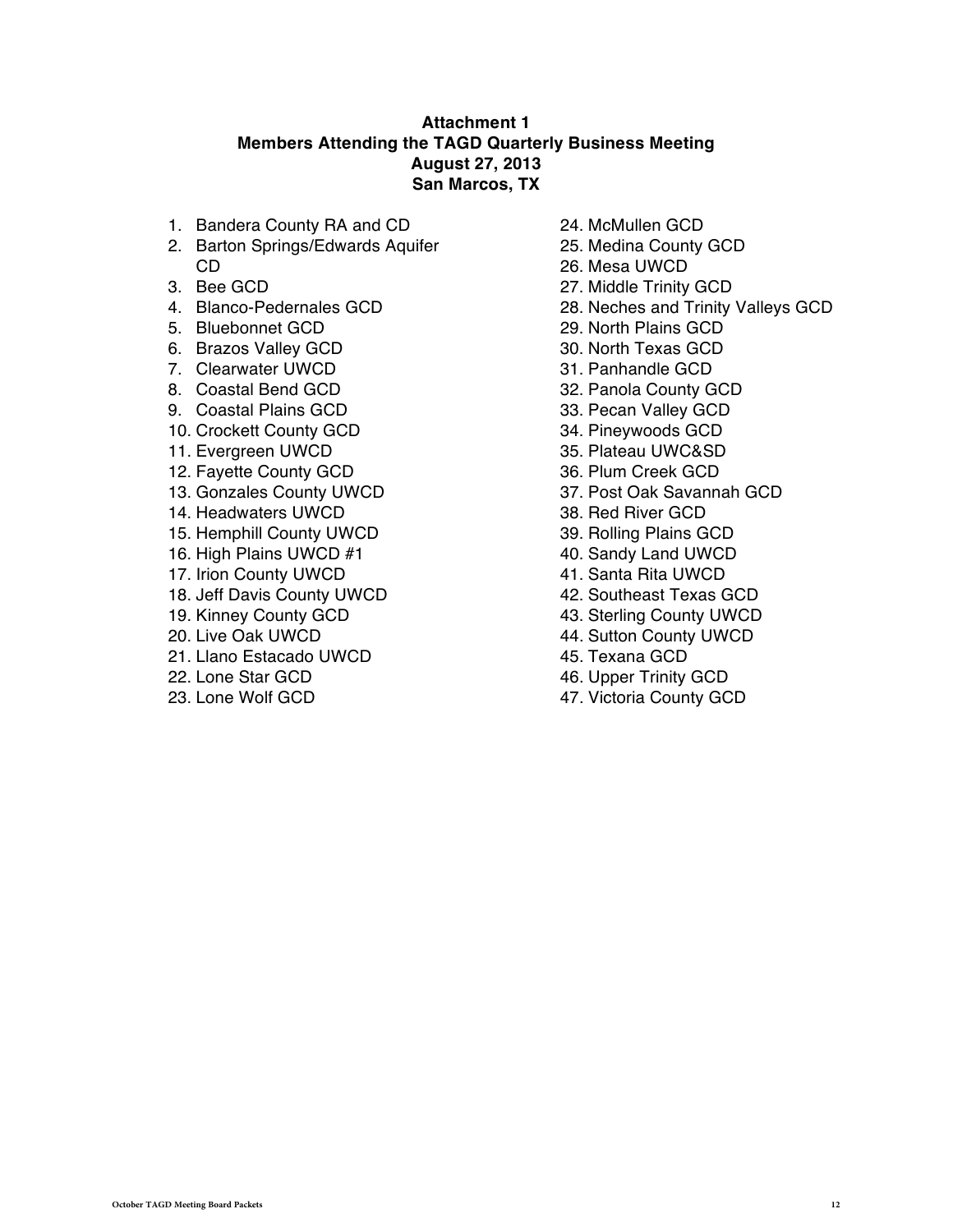# **Agenda Item F Supplement 1 of 4 Pages**

### **TEXAS ALLIANCE OF GROUNDWATER DISTRICTS** *Summary Minutes of Executive Committee Meetings and Votes* **September 20-23, 2013 (Via Electronic Vote) October 9, 2013 (Via Conference Call) October 11, 2013 (Via Conference Call) October 21-22, 2012 (Via Electronic Vote)**

These summary-level minutes are a record of the items discussed, including motions on any matters that involve or are referred to the TAGD membership. This summary does not necessarily reflect the order in which such discussions took place.

#### **Summary of minutes from Executive Committee E-mail Discussion September 20-23, 2013**

Between September 20 and 23, 2013, the Executive committee approved, via e-mail, (1) a contract with the San Marcos Embassy Suites to host the 2014 Texas Groundwater Summit August 26-28, 2014 and (2) a new membership application from Canadian River Municipal Water Authority.

### **Summary of minutes from Executive Committee Conference Call on October 9, 2013, 10am**

Executive Committee members on the call: Zach Holland, Bob Patterson, Tim Andruss, Janet Adams, Kathy Turner Jones, Jim Polonis, Steve Walthour Absent: Greg Sengelmann, Ron Fieseler, Leah Adams Also on the call: Joe B. Cooper, Kirk Holland

1. New membership applications

Janet made and Jim seconded a motion to accept new membership applications from Brewster County GCD, Greg Ellis, and Debra Cerda. The motion passed unanimously.

#### 2. 2014 Membership due increase waiver from HTGCD

After a lengthy discussion, the committee ultimately expressed a concern about possible precedent associated with waiving membership dues. Janet made and Bob seconded a motion to offer a deferment of the increased dues (\$250) until the GCD's 2014 fiscal year, but not offer a complete waiver of that amount. It's possible that TAGD members could assist in helping with those costs.

3. Developing an Executive Committee electronic voting policy (discussion item only) Stacey will work on developing a uniform policy for electronic voting and bring it to the Executive Committee.

4. Creating of a "brackish groundwater and permitting" subcomittee This item was tabled; Stacey will develop a short paper on this concept and send it to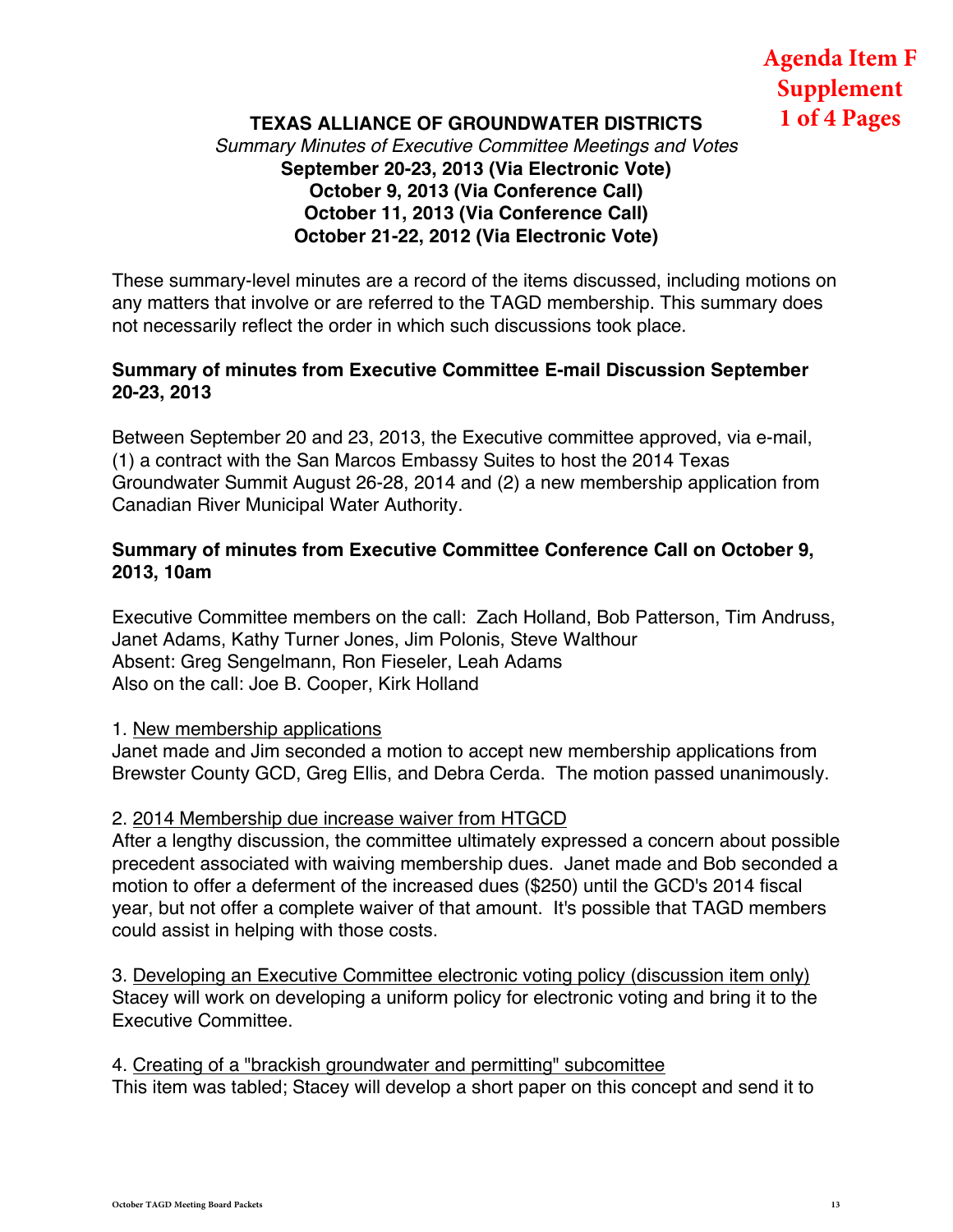the Executive Committee for discussion/vote on October 11th at 9am.

### 5. Scheduling the next two TAGD quarterly meetings and choosing a venue (see attached information from Austin Marriott South)

Stacey received nearly identical proposals from the Crowne Plaza Austin and the Austin Marriott South (the Marriott nightly rate would be \$10/night higher than the CP rate). She reported to the committee that, according to the meeting survey, an equal number of people wanted to stay at the Crowne Plaza and move to another hotel in 2014. She also reported that while she did not have a specific recommendation for which hotel to chose, TAGD's experience with the Crowne Plaza in May 2013 was negative (though the sales manager has been working hard to get TAGD back in 2014). Steve made and Zach seconded a motion to approve entering into a contract with the Austin Marriott South for the 2014 Austin TAGD quarterly meetings. The motion passed unanimously. Then Jim made and Bob seconded a motion to keep the current February/May meetings schedule. The motion passed unanimously.

### 6. Honorary Membership nominations update

Per the Bylaws, Leah and Stacey have received one nomination for an honorary membership with TAGD: Richard Bowers. Janet made and Zach seconded a motion to approve the nomination. The motion passed unanimously. The nomination will be presented to the general membership for a vote at the October TAGD meeting.

### 7. Update from Executive Director

(None given on call; but provided in draft of minutes).

- The final numbers from TGS13 are in and TAGD made over \$27,000. Our 2012/2013 annual budget called for us dipping into our reserve funds in the amount of \$26,188.25. However, our success at the summit, delaying the office acquisition, and saving money on quarterly meetings allowed us to have a net profit for the year of \$10,892.76!
- We have booked the Embassy Suites again for August 26-28, 2014, so mark your calendars (and make your hotel reservations).
- TAGD has offered the position of program director to Carolyn Cadena, a recent law school grad with some experience in Texas water issues. She is passionate about water and non-profit work, and will be starting at TAGD in mid-November. To start, she will be updating the GCD database, writing articles for our website, and working on legislative issues.
- TAGD has an office! It is located at 4009 Banister suite 355, about 5 miles south of the Capitol. It is a small single office where Carolyn and I can co-work, and it also has access to a conference room that we can reserve. Rent is \$465/month and includes utilities other than phone/internet.

## 8. Other matters before the Executive Committee

None.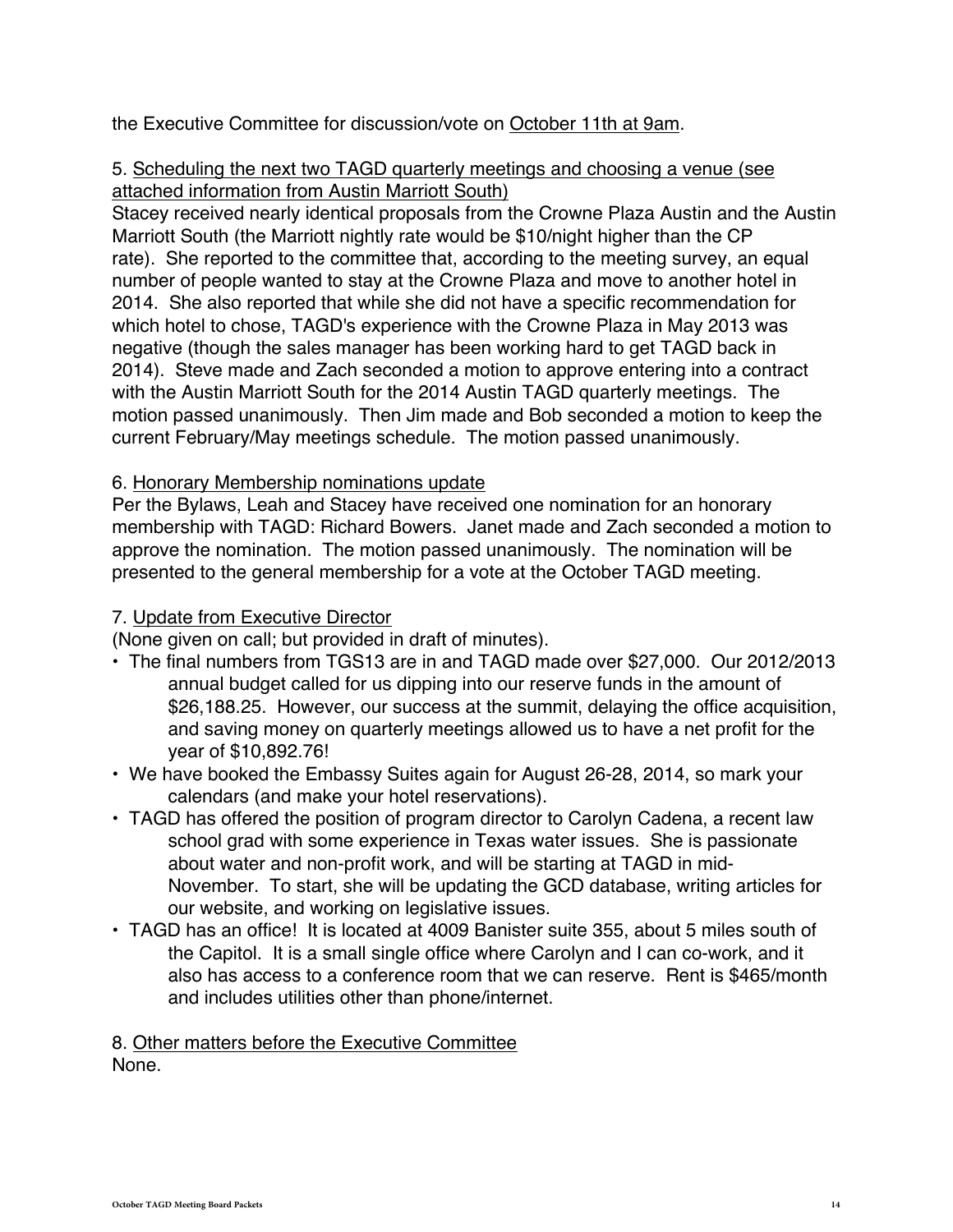#### **Summary of minutes from Executive Committee Conference Call on October 11, 2013, 9am**

Members on the call: Leah Adams, Kathy Turner Jones, Tim Andruss, Janet Adams, Zach Holland, Bob Patterson, Steve Walthour, Jim Polonis Absent: Greg Senglemann, Ron Fieseler Also on the call: Joe B. Cooper, C.E. Williams, Kirk Holland

#### 1. Discussion/possible action on fall 2014 TAGD meeting

Stacey reported that Kenedy County GCD and Brush Country GCD have expressed interest in hosting the fall 2014 meeting. One option for meeting location would be the King Ranch Conference Center. Zach made and Bob seconded a motion to approve Kenedy County GCD and Brush Country GCD as the hosts of TAGD's fall 2014 meeting; the motion passed unanimously.

#### 2. Discussion/possible action on multiple registration discounts for TAGD quarterly meetings

Stacey noted that GCDs who host fall quarterly TAGD meetings often register numerous employees, board members, and community leaders for the meeting, increasing expenses for the hosting GCD, particularly when GCD staff supports TAGD in planning and working the meeting. After considering various potential options for providing some relief to the registration expenses, Stacey recommended TAGD provide two free badges to the hosting GCD to use however the GCD desires. Janet made and Steve seconded such a motion and the motion passed unanimously.

### 3. Continuation of "creating of a "brackish groundwater and permitting" subcommittee" agenda item

 After compiling the suggestions and comments from the earlier conference call, Stacey recommended that TAGD create four subcommittees of the Legislative Committee, to address the following areas:

- 1. Brackish groundwater and permitting
- 2.Oil and gas and groundwater
- 3. Well construction standards and enforcement
- 4. Groundwater use reporting

Stacey further recommended that these subcommittees would serve to guide TAGD as it participates in various stakeholder groups as well as allow TAGD to update members on the progress of those activities. In addition and as necessary, each subcommittee may work on drafting its own statutory language for proposing during the legislative session, subject to approval by the membership in accordance with TAGD's Legislative Policy. TAGD's ED would make recommendations to the President as to members of each subcommittee, including a limited number of associate members, after which TAGD's President would appoint the chair and members for each.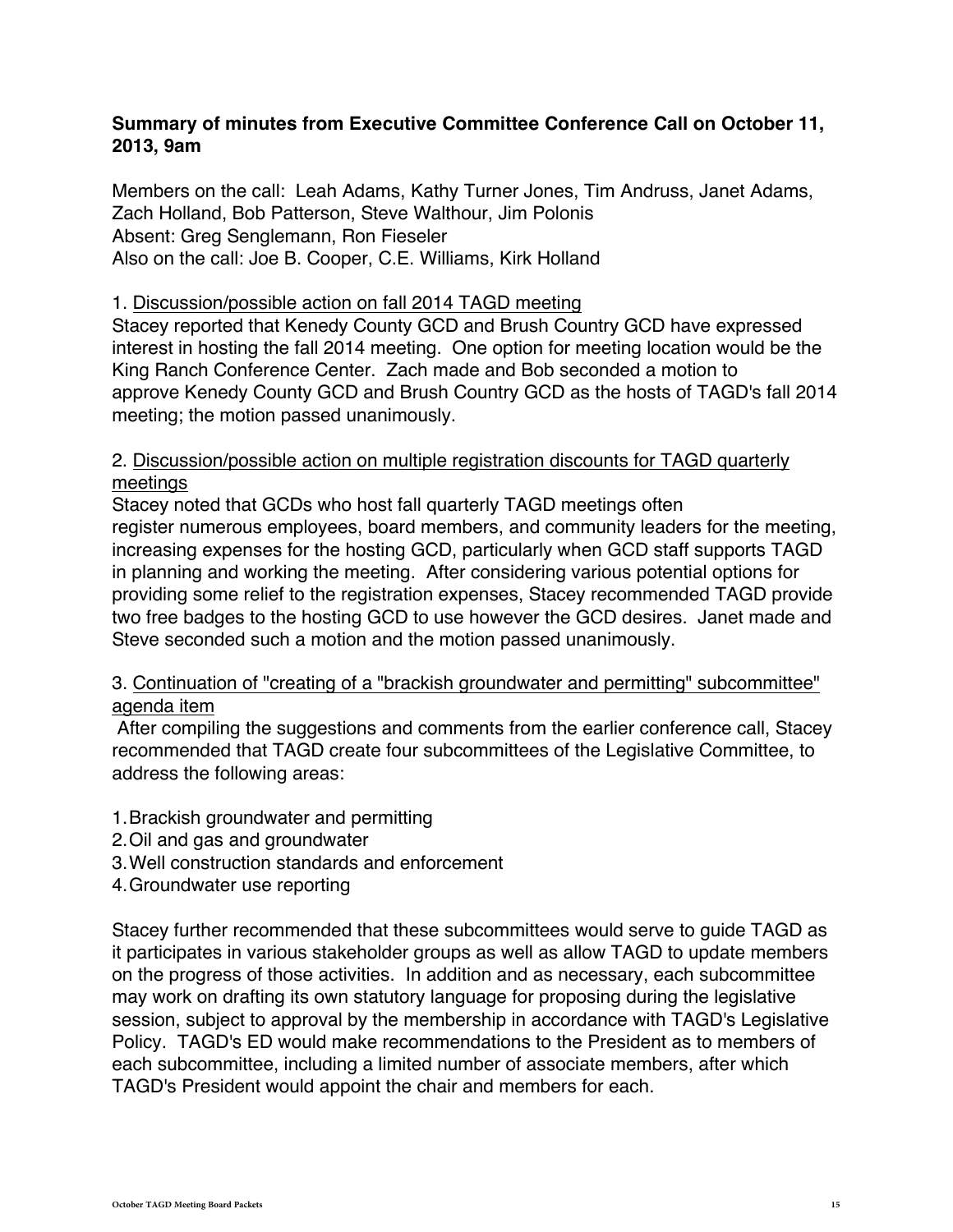The committee held a lengthy discussion on this item. Tim questioned whether TAGD could simply use the currently existing Legislative Committee for these activities, and expressed concern about the creation of new committees of restricted membership appointed by the TAGD President, including associate members, in lieu of the Legislative Committee which is only restricted to GCD members, for the purpose of considering and provide guidance to the TAGD ED and drafting of proposed legislation on major policy matters such as permitting, groundwater, enforcement, and reporting. Other members noted that there would be a benefit to having a group of members on each committee that are dedicated to working on that issue, and that there is a benefit to having subcommittees in order to highlight and distinguish the work we're doing. The committee also expressed support for the addition of associate members, and discussed whether they can currently participate on the Legislative Committee. The Bylaws state that formal committee membership is "normally" limited to district members. Some members noted that including associate members would allow for a more efficient process for working on these issues.

Zach made and Jim P. seconded a motion to implement the recommendation of the Executive Director.

Aye: Leah, Kathy, Janet, Zach, Bob, Steve, Jim P. Nay: Tim

#### **Summary of minutes from Executive Committee E-mail Discussion October 21- 22, 2013**

Between October 21 and 22, 2013, the Executive committee approved, via e-mail, (1) the above summary of minutes document and (2) a new membership application from Barbara Payne with Save Water Texas.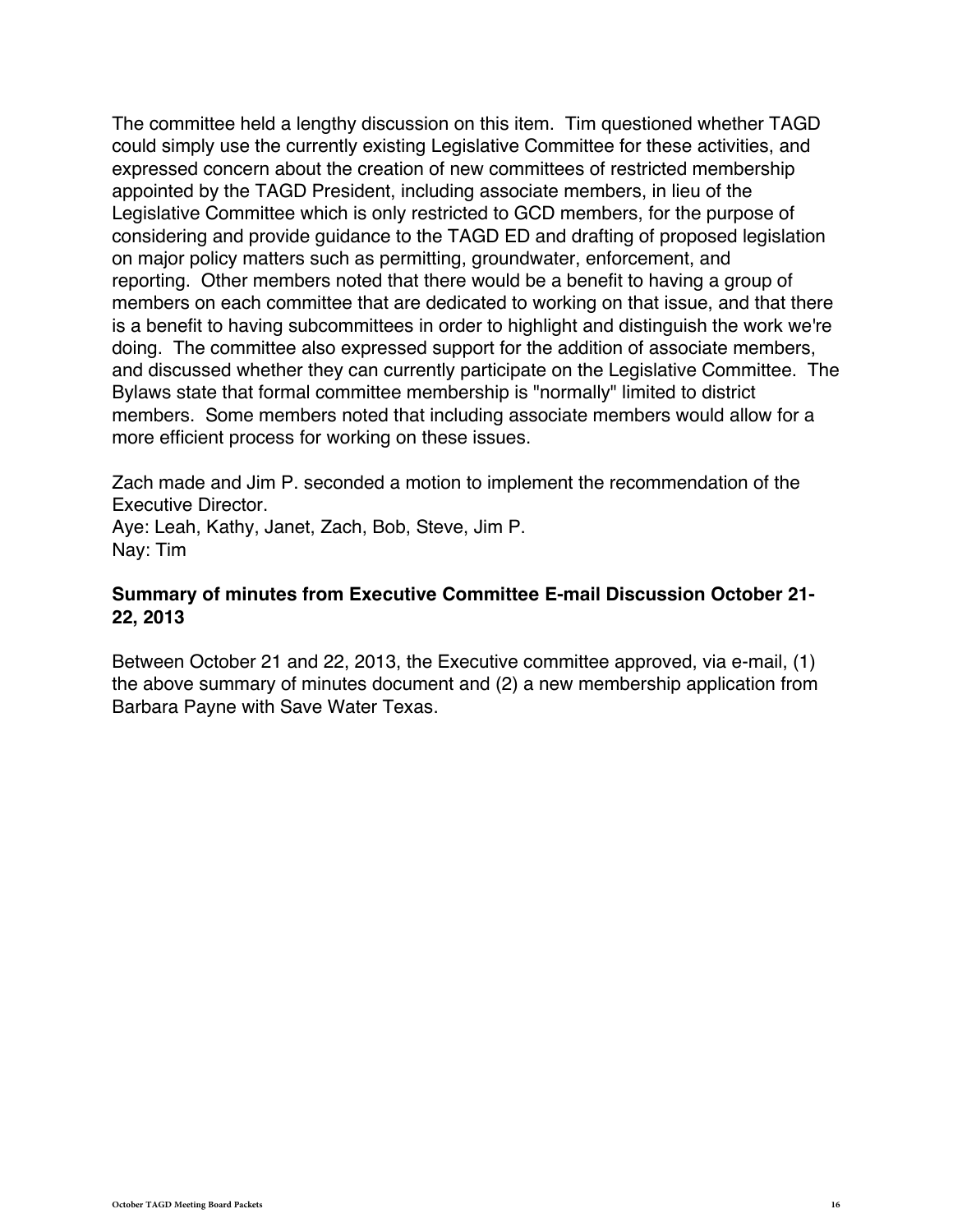## **10:02 AM TAGD 10/23/13 Balance Sheet - Quarterly Accrual Basis As of September 30, 2013**

# **Agenda Item G 1 of 6 Pages**

**Sep 30, 13**

| <b>ASSETS</b><br><b>Current Assets</b><br><b>Checking/Savings</b><br>First Bank - M.M.                                  | 95,018.33                                      |
|-------------------------------------------------------------------------------------------------------------------------|------------------------------------------------|
| <b>First Bank - OPR</b>                                                                                                 | 8,657.51                                       |
| <b>Total Checking/Savings</b>                                                                                           | 103,675.84                                     |
| <b>Accounts Receivable</b><br><b>Accounts Receivable</b>                                                                | $-800.00$                                      |
| <b>Total Accounts Receivable</b>                                                                                        | $-800.00$                                      |
| <b>Other Current Assets</b><br><b>Accounts Receivable - Other</b><br><b>Prepaid Rent</b>                                | 26,147.31<br>465.00                            |
| <b>Total Other Current Assets</b>                                                                                       | 26,612.31                                      |
| <b>Total Current Assets</b>                                                                                             | 129,488.15                                     |
| <b>Fixed Assets</b><br><b>Office Equipment</b>                                                                          | 1,599.99                                       |
| <b>Total Fixed Assets</b>                                                                                               | 1,599.99                                       |
| <b>TOTAL ASSETS</b>                                                                                                     | 131,088.14                                     |
| <b>LIABILITIES &amp; EQUITY</b>                                                                                         |                                                |
| <b>Liabilities</b><br><b>Current Liabilities</b><br><b>Accounts Payable</b><br><b>Accounts Payable</b>                  | 125.00                                         |
|                                                                                                                         | 125.00                                         |
| <b>Total Accounts Payable</b><br><b>Other Current Liabilities</b><br><b>Accrued Expenses</b><br><b>Deferred Revenue</b> | 1,641.27<br>8,890.00                           |
| <b>Total Other Current Liabilit</b>                                                                                     | 10,531.27                                      |
| <b>Total Current Liabilities</b>                                                                                        | 10,656.27                                      |
| <b>Total Liabilities</b>                                                                                                | 10,656.27                                      |
| Equity<br>Invested in capital assets, net<br><b>Opening Bal Equity</b><br><b>Retained Earnings</b><br><b>Net Income</b> | 1,599.99<br>84,433.05<br>26,063.81<br>8,335.02 |
| <b>Total Equity</b>                                                                                                     | 120,431.87                                     |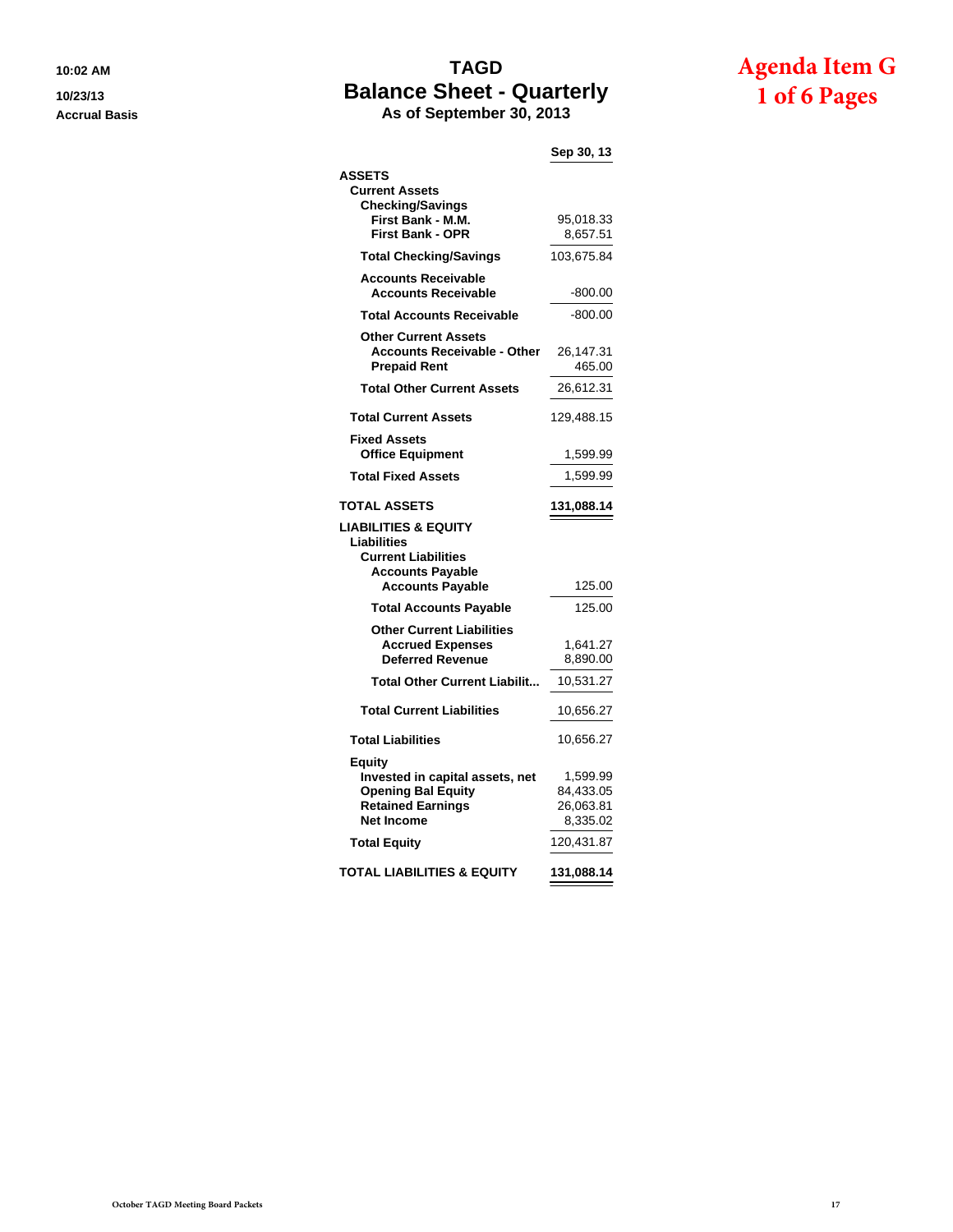# **9:44 AM TAGD 10/23/13 Balance Sheet - Quarterly - Prev Year Comparison**

**Accrual Basis As of September 30, 2013**

|                                                                                                                                           | Sep 30, 13                                     | Sep 30, 12                                 | \$ Change                                     | % Change                             |
|-------------------------------------------------------------------------------------------------------------------------------------------|------------------------------------------------|--------------------------------------------|-----------------------------------------------|--------------------------------------|
| <b>ASSETS</b><br><b>Current Assets</b>                                                                                                    |                                                |                                            |                                               |                                      |
| <b>Checking/Savings</b><br>First Bank - M.M.<br><b>First Bank - OPR</b>                                                                   | 95,018.33<br>8,657.51                          | 70,907.13<br>5,203.45                      | 24,111.20<br>3,454.06                         | 34.0%<br>66.4%                       |
| <b>Total Checking/Savings</b>                                                                                                             | 103,675.84                                     | 76,110.58                                  | 27,565.26                                     | 36.2%                                |
| <b>Accounts Receivable</b><br><b>Accounts Receivable</b>                                                                                  | $-800.00$                                      | $-1,434.50$                                | 634.50                                        | 44.2%                                |
| <b>Total Accounts Receivable</b>                                                                                                          | $-800.00$                                      | $-1,434.50$                                | 634.50                                        | 44.2%                                |
| <b>Other Current Assets</b><br><b>Accounts Receivable - Other</b><br><b>Prepaid Rent</b>                                                  | 26,147.31<br>465.00                            | 36,456.33<br>0.00                          | $-10,309.02$<br>465.00                        | $-28.3%$<br>100.0%                   |
| <b>Total Other Current Assets</b>                                                                                                         | 26,612.31                                      | 36,456.33                                  | $-9,844.02$                                   | $-27.0%$                             |
| <b>Total Current Assets</b>                                                                                                               | 129,488.15                                     | 111,132.41                                 | 18,355.74                                     | 16.5%                                |
| <b>Fixed Assets</b><br><b>Office Equipment</b>                                                                                            | 1,599.99                                       | 0.00                                       | 1,599.99                                      | 100.0%                               |
| <b>Total Fixed Assets</b>                                                                                                                 | 1,599.99                                       | 0.00                                       | 1,599.99                                      | 100.0%                               |
| <b>TOTAL ASSETS</b>                                                                                                                       | 131,088.14                                     | 111,132.41                                 | 19,955.73                                     | 18.0%                                |
| <b>LIABILITIES &amp; EQUITY</b><br><b>Liabilities</b><br><b>Current Liabilities</b><br><b>Accounts Payable</b><br><b>Accounts Payable</b> | 125.00                                         | 635.56                                     | $-510.56$                                     | $-80.3%$                             |
| <b>Total Accounts Payable</b>                                                                                                             | 125.00                                         | 635.56                                     | $-510.56$                                     | $-80.3%$                             |
| <b>Other Current Liabilities</b><br><b>Accrued Expenses</b><br><b>Deferred Revenue</b><br><b>Payroll Liabilities</b>                      | 1,641.27<br>8,890.00<br>0.00                   | 0.00<br>0.00<br>$-0.01$                    | 1,641.27<br>8,890.00<br>0.01                  | 100.0%<br>100.0%<br>100.0%           |
| <b>Total Other Current Liabilities</b>                                                                                                    | 10,531.27                                      | $-0.01$                                    | 10,531.28                                     | 105,312,800.0%                       |
| <b>Total Current Liabilities</b>                                                                                                          | 10,656.27                                      | 635.55                                     | 10,020.72                                     | 1,576.7%                             |
| <b>Total Liabilities</b>                                                                                                                  | 10,656.27                                      | 635.55                                     | 10,020.72                                     | 1,576.7%                             |
| <b>Equity</b><br>Invested in capital assets, net<br><b>Opening Bal Equity</b><br><b>Retained Earnings</b><br><b>Net Income</b>            | 1,599.99<br>84,433.05<br>26,063.81<br>8,335.02 | 0.00<br>84,433.05<br>3,739.21<br>22,324.60 | 1,599.99<br>0.00<br>22,324.60<br>$-13,989.58$ | 100.0%<br>0.0%<br>597.0%<br>$-62.7%$ |
| <b>Total Equity</b>                                                                                                                       | 120,431.87                                     | 110,496.86                                 | 9,935.01                                      | 9.0%                                 |
| <b>TOTAL LIABILITIES &amp; EQUITY</b>                                                                                                     | 131,088.14                                     | 111,132.41                                 | 19,955.73                                     | 18.0%                                |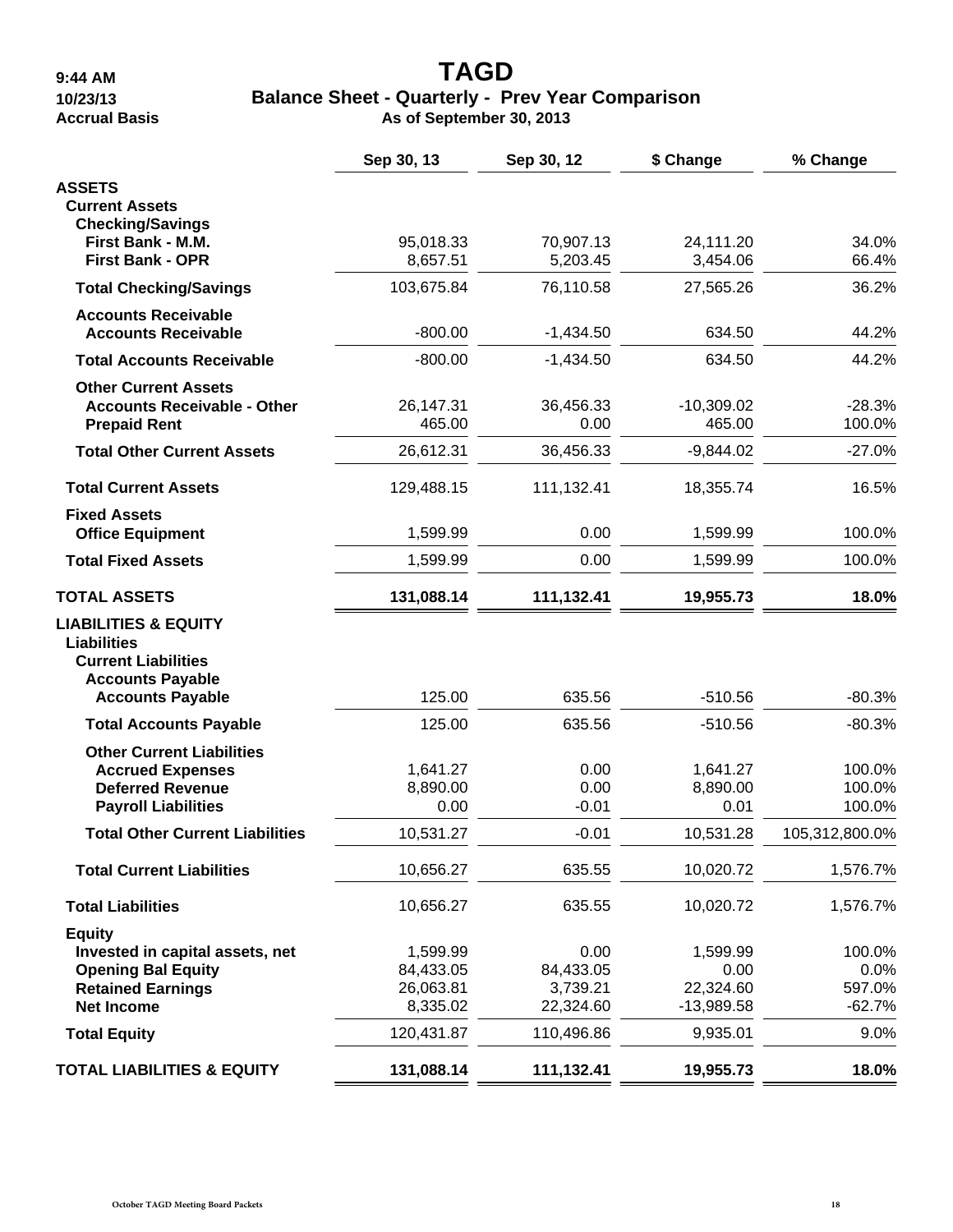**10:00 AM**

**10/23/13**

**Accrual Basis**

#### M **Quarterly Profit & Loss - Budget vs. Actual July through September 2013**

|                              | <b>Jul - Sep 13</b> | <b>Budget</b> | Oct '12 - Sep | <b>YTD Budget</b> | <b>Annual Budget</b> |
|------------------------------|---------------------|---------------|---------------|-------------------|----------------------|
| <b>Income</b>                |                     |               |               |                   |                      |
| <b>Member Dues</b>           | 0.00                |               | 58.550.00     | 56,000.00         | 56,000.00            |
| <b>Meeting Income</b>        | 26,150.25           | 15,000.00     | 57,643.38     | 46,000.00         | 46,000.00            |
| <b>Interest Income</b>       | 79.77               | 75.00         | 373.58        | 300.00            | 300.00               |
| <b>Total Income</b>          | 26,230.02           | 15,075.00     | 116,566.96    | 102,300.00        | 102,300.00           |
| <b>Expense</b>               |                     |               |               |                   |                      |
| <b>Meeting Expenses</b>      | 153.38              |               | 11.670.66     | 28,600.00         | 28,600.00            |
| <b>Professional Services</b> | 1,638.53            | 1.712.50      | 8.427.48      | 10,200.00         | 10,200.00            |
| <b>Office Expense</b>        | 2,306.12            | 1,875.00      | 7,352.76      | 6,350.00          | 6,350.00             |
| Personnel                    | 18,956.78           | 19.021.05     | 75.579.70     | 76.088.25         | 76,088.25            |
| Outreach                     | 0.00                | 255.00        | 61.27         | 1.000.00          | 1,000.00             |
| Travel/Confer/Dues/Outreach  | 706.63              | 1.377.00      | 4.902.54      | 5.500.00          | 5,500.00             |
| Awards/Sponsorship/Scholars  | 0.00                | 187.50        | 237.53        | 750.00            | 750.00               |
| <b>Total Expense</b>         | 23,761.44           | 24,428.05     | 108,231.94    | 128,488.25        | 128,488.25           |
| <b>Net Income</b>            | 2,468.58            | $-9,353.05$   | 8,335.02      | $-26,188.25$      | $-26,188.25$         |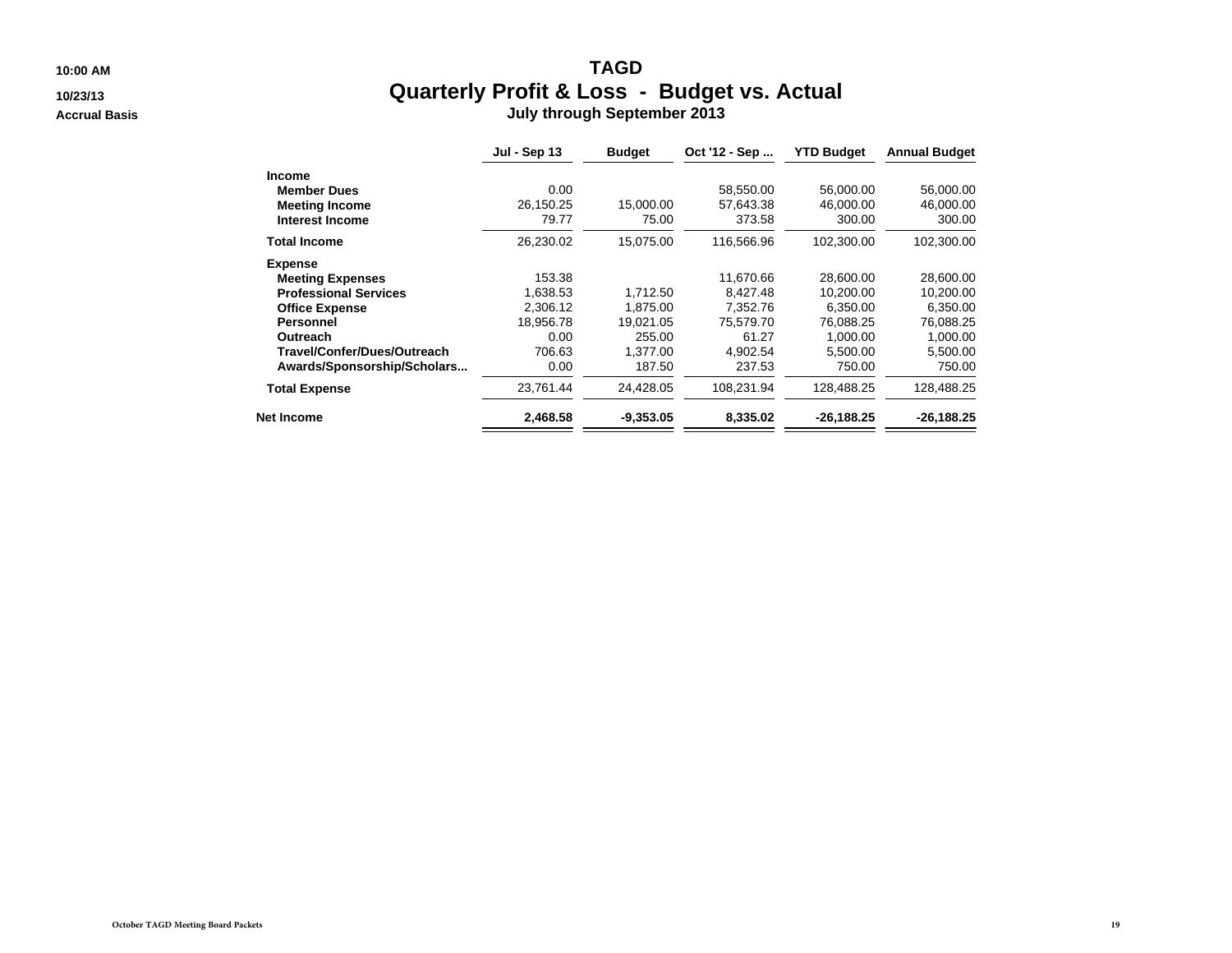**9:59 AM**

#### **10/23/13**

**Accrual Basis**

## **TAGD Quarterly Profit & Loss - Budget vs. Actual July through September 2013**

|                                                                                                                                                                                        | Jul - Sep 13                                     | <b>Budget</b>                             | Oct '12 - Sep 13                                     | <b>YTD Budget</b>                                    | <b>Annual Budget</b>                                 |
|----------------------------------------------------------------------------------------------------------------------------------------------------------------------------------------|--------------------------------------------------|-------------------------------------------|------------------------------------------------------|------------------------------------------------------|------------------------------------------------------|
| <b>Income</b><br><b>Member Dues</b><br><b>Membership Dues - Voting</b><br><b>Membership Dues - Associates</b>                                                                          | 0.00<br>0.00                                     |                                           | 40,750.00<br>17,800.00                               | 40,000.00<br>16,000.00                               | 40,000.00<br>16,000.00                               |
| <b>Total Member Dues</b>                                                                                                                                                               | 0.00                                             |                                           | 58.550.00                                            | 56,000.00                                            | 56,000.00                                            |
| <b>Meeting Income</b><br><b>Registration Fees</b><br><b>Meals and Break Sponsorshi</b><br><b>PFIA Training</b><br><b>Texas Groundwater Summit</b>                                      | 2.94<br>0.00<br>0.00<br>26,147.31                | 15,000.00                                 | 20,740.44<br>4,905.63<br>5,850.00<br>26,147.31       | 20,000.00<br>7,000.00<br>4,000.00<br>15,000.00       | 20,000.00<br>7,000.00<br>4,000.00<br>15,000.00       |
| <b>Total Meeting Income</b>                                                                                                                                                            | 26,150.25                                        | 15,000.00                                 | 57,643.38                                            | 46,000.00                                            | 46,000.00                                            |
| Interest Income                                                                                                                                                                        | 79.77                                            | 75.00                                     | 373.58                                               | 300.00                                               | 300.00                                               |
| <b>Total Income</b>                                                                                                                                                                    | 26,230.02                                        | 15,075.00                                 | 116,566.96                                           | 102,300.00                                           | 102,300.00                                           |
| <b>Expense</b><br><b>Meeting Expenses</b><br><b>Food and Beverages</b><br><b>Conference Rooms &amp; Exp</b>                                                                            | 0.00<br>153.38                                   |                                           | 7,957.26<br>3,713.40                                 | 14,600.00<br>14,000.00                               | 14,600.00<br>14,000.00                               |
| <b>Total Meeting Expenses</b>                                                                                                                                                          | 153.38                                           |                                           | 11,670.66                                            | 28,600.00                                            | 28,600.00                                            |
| <b>Professional Services</b><br><b>Texas Legislative Service</b><br><b>Financial Bookkeeping Supp</b><br><b>Audit/Tax Return</b><br><b>Insurance - Bonds</b><br><b>PFIA Instructor</b> | 412.50<br>900.00<br>0.00<br>326.03<br>0.00       | 412.50<br>900.00<br>400.00                | 1,650.00<br>3,601.45<br>450.00<br>326.03<br>2,400.00 | 1,700.00<br>3,600.00<br>500.00<br>400.00<br>4,000.00 | 1,700.00<br>3,600.00<br>500.00<br>400.00<br>4,000.00 |
| <b>Total Professional Services</b>                                                                                                                                                     | 1.638.53                                         | 1.712.50                                  | 8,427.48                                             | 10,200.00                                            | 10,200.00                                            |
| <b>Office Expense</b><br><b>Office Supplies (Various)</b><br>Telephone/Conf.Calls/Postage<br>Website<br>Office - Furn/Computer/Printer<br><b>Office Rent</b>                           | 1,043.62<br>105.00<br>0.00<br>125.00<br>1,032.50 | 375.00<br>225.00<br>375.00<br>900.00      | 3,907.82<br>809.32<br>1,342.06<br>261.06<br>1,032.50 | 1,500.00<br>850.00<br>1,500.00<br>2,500.00           | 1,500.00<br>850.00<br>1,500.00<br>2,500.00           |
| <b>Total Office Expense</b>                                                                                                                                                            | 2,306.12                                         | 1,875.00                                  | 7,352.76                                             | 6,350.00                                             | 6,350.00                                             |
| <b>Personnel</b><br><b>Executive Director</b><br><b>Salaries</b><br><b>Payroll Taxes</b><br><b>Health Insurance Reimburse</b><br><b>Payroll Service Fees</b>                           | 16,250.01<br>1,243.12<br>1,459.00<br>4.65        | 16,374.00<br>1,138.05<br>1,500.00<br>9.00 | 65,000.04<br>4,972.51<br>5,591.45<br>15.70           | 65,500.00<br>4,552.25<br>6,000.00<br>36.00           | 65,500.00<br>4,552.25<br>6,000.00<br>36.00           |
| <b>Total Executive Director</b>                                                                                                                                                        | 18,956.78                                        | 19,021.05                                 | 75,579.70                                            | 76,088.25                                            | 76,088.25                                            |
| <b>Total Personnel</b>                                                                                                                                                                 | 18,956.78                                        | 19.021.05                                 | 75,579.70                                            | 76,088.25                                            | 76.088.25                                            |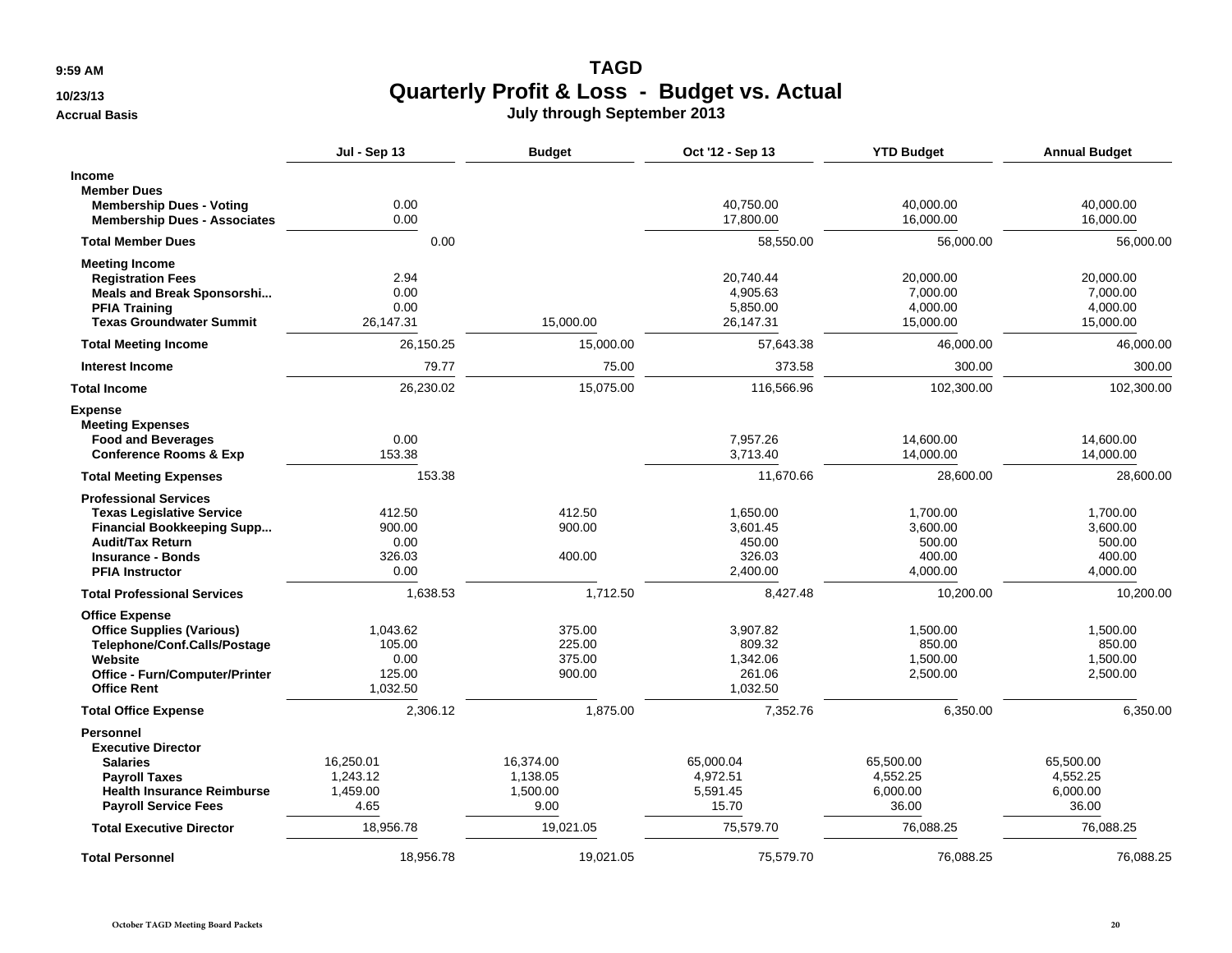**9:59 AM**

**10/23/13**

**Accrual Basis**

### M **Quarterly Profit & Loss - Budget vs. Actual July through September 2013**

|                             | <b>Jul - Sep 13</b> | <b>Budget</b> | Oct '12 - Sep 13 | <b>YTD Budget</b> | <b>Annual Budget</b> |
|-----------------------------|---------------------|---------------|------------------|-------------------|----------------------|
| Outreach                    | 0.00                | 255.00        | 61.27            | 1,000.00          | 1,000.00             |
| Travel/Confer/Dues/Outreach | 706.63              | 1.377.00      | 4,902.54         | 5,500.00          | 5,500.00             |
| Awards/Sponsorship/Scholars | 0.00                | 187.50        | 237.53           | 750.00            | 750.00               |
| <b>Total Expense</b>        | 23.761.44           | 24,428.05     | 108,231.94       | 128,488.25        | 128,488.25           |
| Net Income                  | 2,468.58            | $-9,353.05$   | 8,335.02         | $-26,188.25$      | $-26,188.25$         |
|                             |                     |               |                  |                   |                      |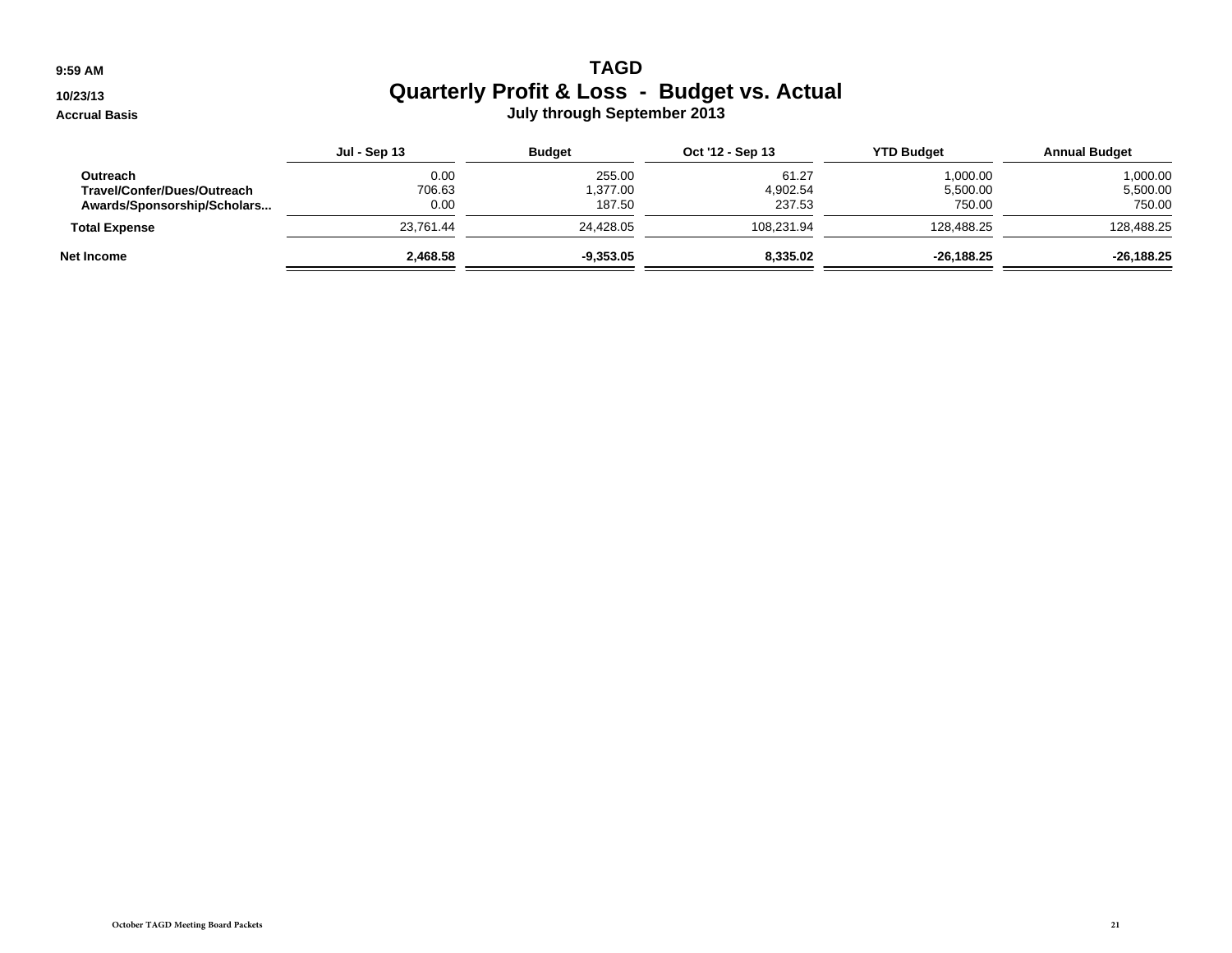| Income                |                                                            |  | FY 12/13 Budget | FY 12/13 Actuals         | FY 13/14 Budget |
|-----------------------|------------------------------------------------------------|--|-----------------|--------------------------|-----------------|
|                       | Membership Dues                                            |  |                 |                          |                 |
|                       | <b>District Members</b>                                    |  | 40,000.00       | 40,750.00                |                 |
|                       | Associate Members                                          |  | 16,000.00       | 17,800.00                | 94,250.00       |
|                       | Meeting Income                                             |  |                 |                          |                 |
|                       | Quarterly Meetings (Gross)                                 |  | 27,000.00       | 25,646.07                | 23,000.00       |
|                       | PFIA Training (Gross)                                      |  | 4,000.00        | 5,850.00                 | 4,000.00        |
|                       | Summit (Net)                                               |  | 15,000.00       | 26,147.31                | 30,000.00       |
|                       | Interest Income                                            |  | 300.00          | 373.58                   | 300.00          |
| Total                 |                                                            |  | 102,300.00      | 116,566.96               | 151,550.00      |
|                       | <b>Income from Reserves</b>                                |  | 26,188.25       | 0.00                     | 16,450.00       |
| <b>Total Income</b>   |                                                            |  | 128,488.25      | 116,566.96               | 168,000.00      |
|                       |                                                            |  |                 |                          |                 |
| Expenses              |                                                            |  |                 |                          |                 |
|                       | <b>Quarterly Meeting Expenses</b>                          |  | 28,600.00       | 11,670.66                | 10,000.00       |
|                       | ED Salary, Taxes, and Benefits                             |  | 76,088.25       | 75,579.70                | 76,000.00       |
|                       | Staff Salary, Taxes, and Benefits                          |  | $\blacksquare$  | $\overline{\phantom{a}}$ | 53,000.00       |
|                       | Contract Expenses (TLS, Bookeeper, Audit, Insurance, PFIA) |  | 10,200.00       | 8,427.48                 | 10,000.00       |
|                       | Office and Supplies                                        |  | 6,350.00        | 7,352.76                 | 13,000.00       |
|                       | Conferences, Travel, Other Outreach                        |  | 7,250.00        | 5,201.34                 | 6,000.00        |
| <b>Total Expenses</b> |                                                            |  | 128,488.25      | 108,231.94               | 168,000.00      |
|                       |                                                            |  |                 |                          |                 |

# TAGD FY 13-14 Adopted Budget with FY 12-13 Budget and Actuals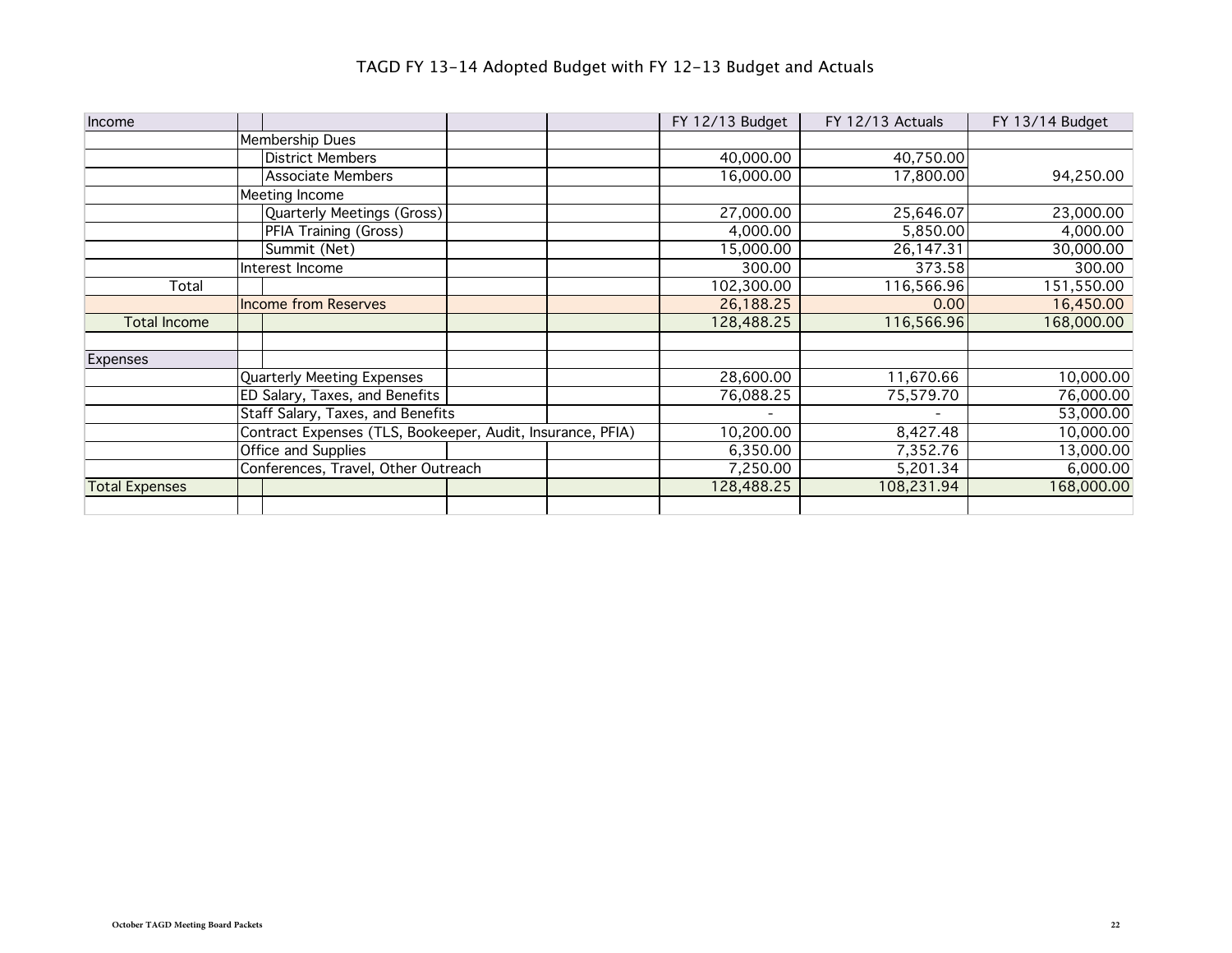#### **TEXAS ALLIANCE OF GROUNDWATER DISTRICTS** *Draft Summary Minutes of Executive Committee Meetings and Votes* **October 16, 2013 (Via Conference Call)**

#### **Draft from Kathy Turner Jones**

These summary-level minutes are a record of the items discussed, including motions on any matters that involve or are referred to the TAGD membership. This summary does not necessarily reflect the order in which such discussions took place.

Members on the call: Zach Holland, Janet Adams, Bob Patterson, Leah Adams, Kathy Turner Jones, and Steve Walthour Absent: Jim Polonis, Tim Andruss, and Greg Sengelmann Also on the call: Kirk Holland

The executive committee met via conference call to evaluate TAGD's ED and approve a salary recommendation for the 2013/2014 budget for approval by the membership at the October quarterly meeting in Cleburne, TX. The executive committee's evaluation of the ED was overwhelming positive with numerous praises for efforts exceeding expectations and diligence on behalf of TAGD during the legislative session. The committee added, with the addition of an assistant, the ED will be expected to delegate administrative responsibilities to staff and the membership where needed.

Steve Walthour motioned to recommended amending the 2013-2014 budget (if necessary) to include a 7.7% (\$5,000) salary increase for the ED. The motion was seconded by Janet Adams and passed unanimously.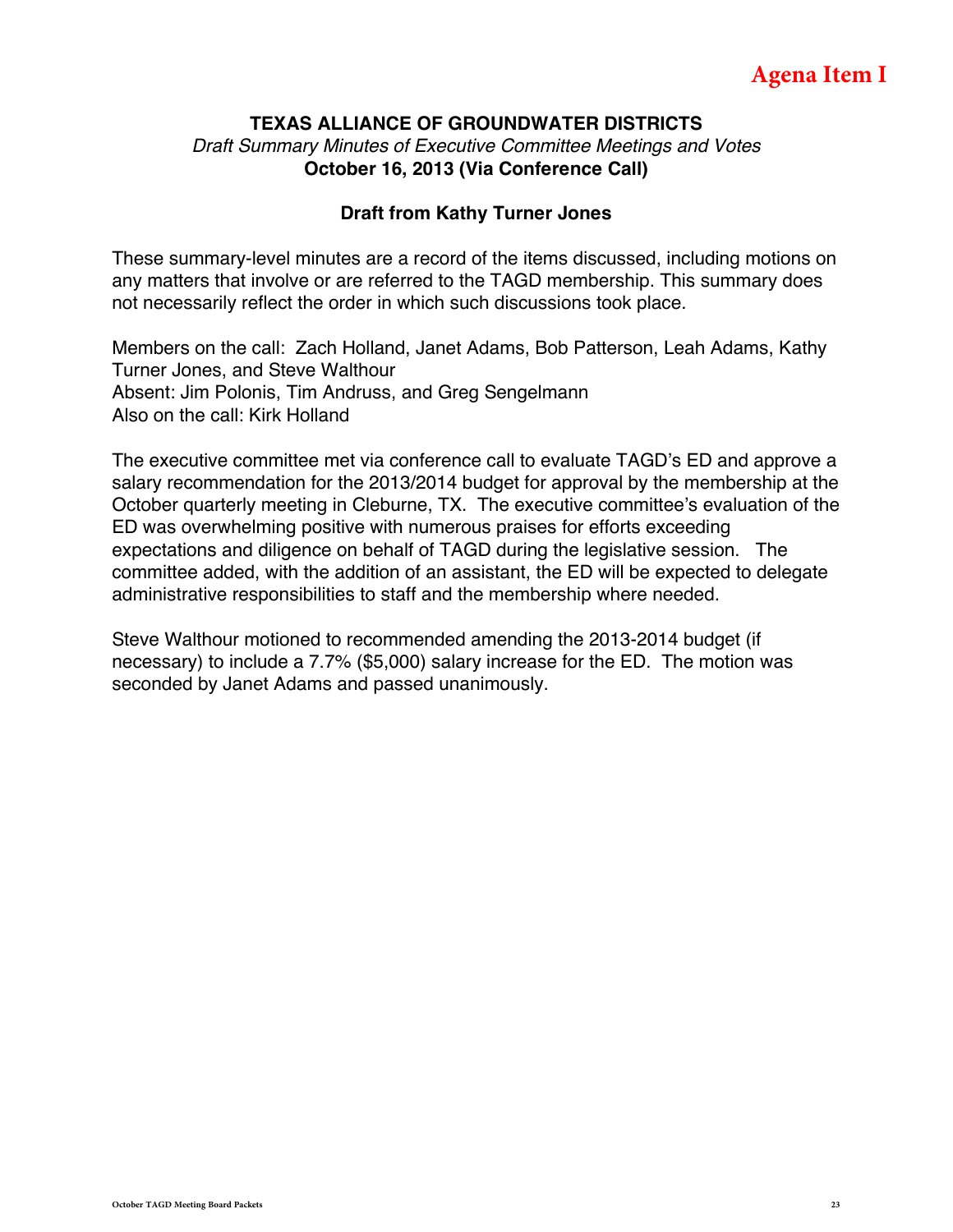

Executive Director's Report - October 2013 TAGD meeting

#### **Administrative and Financial**

Welcome to our new Officers and Executive Committee members! As you know, TAGD members elected a new slate of officers at the annual meeting in August. Our new Executive Committee (with corresponding TAGD areas) is as follows:

#### **TAGD Officers**

- President: Kathy Turner Jones (Upper Gulf Coast)
- Vice President: Bob Patterson (North Texas)
- Treasurer: Steve Walthour (Ogallala)
- Secretary: Leah Adams (Upper Carrizo)
- Parliamentarian: Zach Holland (Upper Gulf Coast)
- Past President: Janet Adams (Far West Texas) **TAGD Area Representatives**
- Greg Sengelmann (Edwards Carrizo)
- Ron Fieseler (Lower Edwards-Trinity)
- Tim Andruss (Lower Gulf Coast)
- Jim Polonis (Upper Edwards Trinity)

The committee has already been working on issues related to our 2014 TAGD meetings and the interim session. Minutes of those calls/e-mails are included in member packets. Again, sincerest thanks to our outgoing officers and Executive Committee members, including David Van Dresar, Kirk Holland, Cindy Weatherby, Jim Conkwright, Gary Westbrook, and Joe B. Cooper.

If you haven't yet, please let me know if you would like to participate on any of our standing TAGD committees (listed on the website). We ask for new volunteers after each TAGD election, so our President will be appointing committee chairs next month and I will be updating the webpage with current members. If you previously signed up for a committee, you still need to let me know of your continued interest! I encourage you to participate and am looking forward to getting more active with some of our committees now that TAGD has additional staff support (see below).

As it relates to our current financial situation, I have included 4th quarter financials in member packets, as well as a budget comparison spreadsheet showing our 2012-2013 budget, our 2012-2013 actuals, and our 2013-2014 budget. As you can see, the last fiscal year was a good year for TAGD. We planned on taking more than \$25,000 from reserves, but actually did not use any reserves and instead made over \$8,000 for the year, giving us over \$130,000 in assets.

As you all know, the membership approved the addition of a new TAGD staff member to help with the increased workloads as our organization continues to grow in scope and size. I am happy to announce that TAGD has hired recent law graduate Carolyn Cadena to join our staff as a Program Director. Carolyn has experience with southwestern water issues and has worked for a United States representative in Washington D.C. More importantly, she has a passion for Texas water issues and non-profit work, and I am very excited to have her on board. While she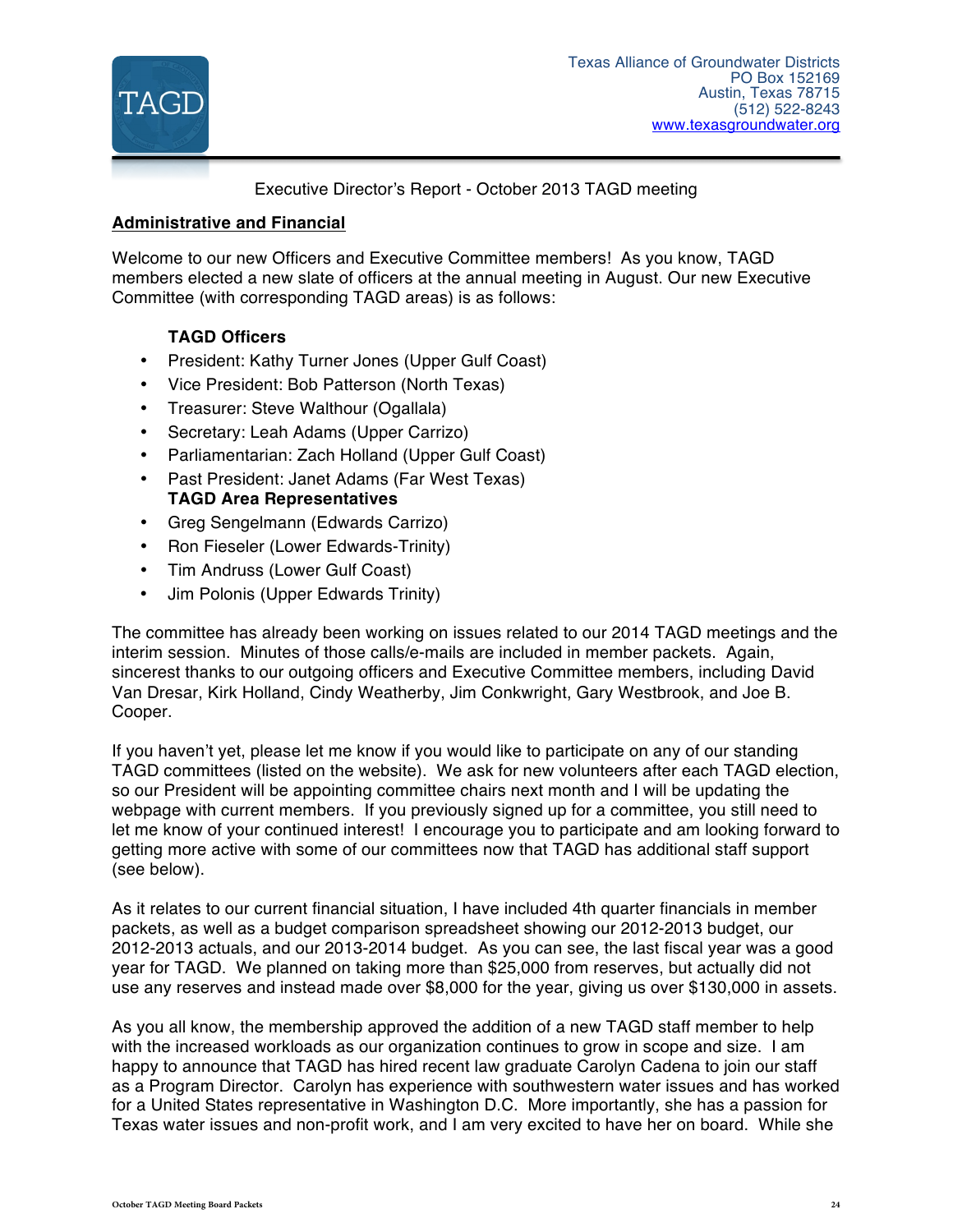won't officially start until mid-November, Carolyn will be at the October TAGD meeting so that she can start getting to know some of you.

#### **Membership**

As you all know, we restructured our membership dues at the annual meeting in August in order to support the Program Director position. Response so far has been positive and we have already reached 70% of our planned participation, right on par with this time last year. Forms are due by November 1st, and 60 GCD members and 10 Associate members have sent in their renewal forms so far. We also have added one new GCD member and 4 new associate members this fiscal year! Their membership applications are included in member packets.

One of Carolyn's first tasks will be to update our membership lists and get a downloaded membership list on our "members only" page. We will also again start the process of updating our GCD Database, and making it an even stronger tool for GCDs and the public. If you have any suggestions for additional categories of information, please let me know. We have had some recent questions related to general salary information, so we may add that metric (but keep it off the website version) if you all think it will help in your own budget preparations.

For this meeting, we have one nomination for an honorary TAGD membership: Richard Bowers, two-time past TAGD president, original TAGD member, and long-time supporter of this organization.

#### **Legislative and Agency Matters**

As many of you know, the issues that were left pending at the end of the 83rd Legislative Session have not gone away. We expect interim charges to be announced any day now, and many of those for the House and Senate Natural Resources Committees will likely include a look at groundwater management. In addition, numerous stakeholder groups have sprouted up recently to address issues such as brackish groundwater management and permitting certainty, including committees at Texas Water Conservation Association and the Texas Desalination Association.

It is TAGD's plan to participate on these stakeholder groups, with the hope that consensus among all stakeholders can be reached before session. To do that, I will need feedback and participation from TAGD members on these issues. We also need to be proactive and work toward our own proposals in the event those stakeholder groups fail.

TAGD's president and I have had numerous discussions about the best manner in which to get member feedback and ensure TAGD's participation is representative of the organization, as well as kickstart our own process at identifying potential solutions. Two weeks ago, the Executive Committee held two conference calls to further discuss options. After compiling the suggestions and comments from the committee, I made a recommendation that TAGD create four subcommittees of the Legislative Committee, to address the following areas:

- 1. Brackish groundwater and permitting
- 2. Oil and gas and groundwater
- 3. Well construction standards and enforcement
- 4. Groundwater use reporting

These subcommittees would serve to guide TAGD as it participates in various stakeholder groups as well as allow TAGD to update members on the progress of those activities. In addition and as necessary, each subcommittee could work on drafting its own statutory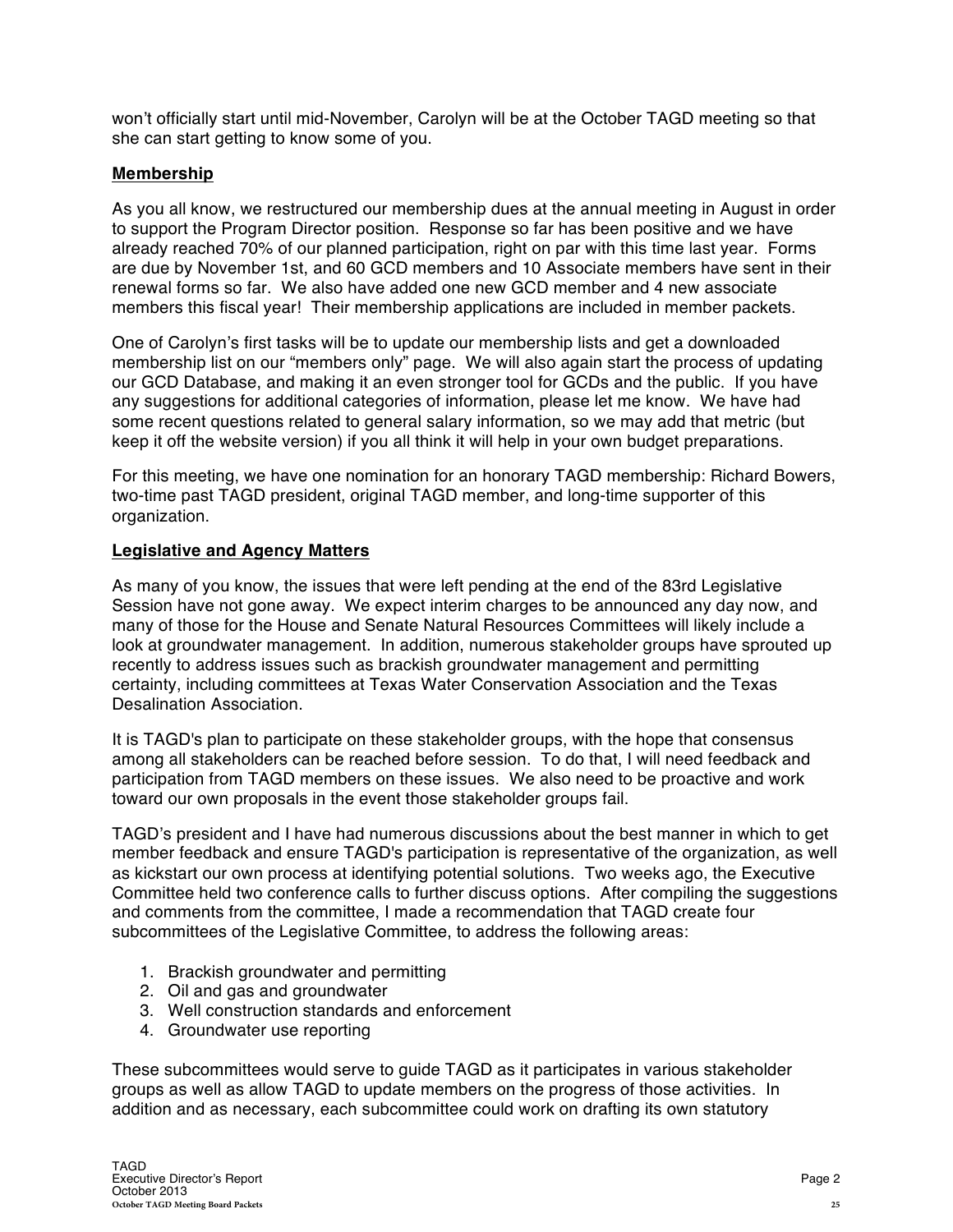language or position statements for use during the legislative session, subject to approval by the membership in accordance with TAGD's Legislative Policy.

As for membership on these subcommittees, TAGD's ED would make member recommendations to the President, including a limited number of associate members, after which TAGD's President would appoint the chair and members for each. We would like to keep the numbers manageable, but no one would be turned away from participating, so please let me know if you are interested. It is very important that members participate and engage throughout the whole process so that we can best utilize these subcommittees in the most efficient, effective, and substantive manner possible. I will use our google groups for regular updates and meeting notices for those who would prefer updates.

As you all know, Bob Patterson (Legislative Committee Chair) has called a committee meeting for 10am on October 29th in Cleburne – just before the start of the regular TAGD meeting – to further discuss this setup.

#### **Outreach and Education**

In September, I spoke at three events: the Texas Aggregates and Concrete Association's Annual Environmental Seminar in San Antonio, the Texas Desal 2013 Conference in Austin, and the Farm and Food Leadership Conference in Bastrop. I continue to serve on the Water Conservation Advisory Council and attend monthly meetings.

With the help of Carolyn and our outreach and education committee, TAGD will be jumpstarting its outreach and education efforts in the coming year. I am looking forward to hearing from some of our outreach and education experts at the October meeting, and please make sure to take a tour of the conservation trailers that will be inside the conference room. Thank you to Lone Star GCD and Upper Trinity GCD for bringing them!

#### **TAGD Meetings**

The 2013 Texas Groundwater Summit was a great success. Conference evaluations were overwhelmingly positive on both the overall program and the San Marcos Embassy Suites. Based on those reports and the TAGD conference survey results, we have already booked that hotel for TGS14, to be held August 26-29, 2014. Overall, we had 326 total attendees, 11 sponsors, and 15 exhibitors. We are looking forward to increasing exhibitor numbers in 2014, now that we have a great exhibitor layout. Total net revenue for the summit was \$26,147.31, much higher than our budgeted amount of \$15,000, but down from our 2012 revenue. There were three reasons for the reduced amount: slightly fewer paid attendees, more early registrations (though this fact is a good one overall, as it shows that people are planning early to attend), and a slightly higher hotel bill (\$5,000). We have plans to address all of these factors in 2014, and as always welcome any additional feedback you may have.

Response to our October TAGD meeting next week in Cleburne has been very positive. We will have more than 65 attendees at the meeting, including some local leaders and officials, thanks to outreach efforts by Josh Grimes with Prairielands GCD. We are very excited to be at the Cleburne Conference Center and Liberty Hotel there and are grateful to Prairielands GCD for hosting us. Don't forget to join us at our networking dinner at the Caddo Street Grill – included in your registration fees! We are also excited about our new GMA series beginning at this meeting. For the next three meetings, we will have GMA chairs report on their efforts and the status of their planning processes in order to allow GMAs to better share their work and ideas among TAGD members.